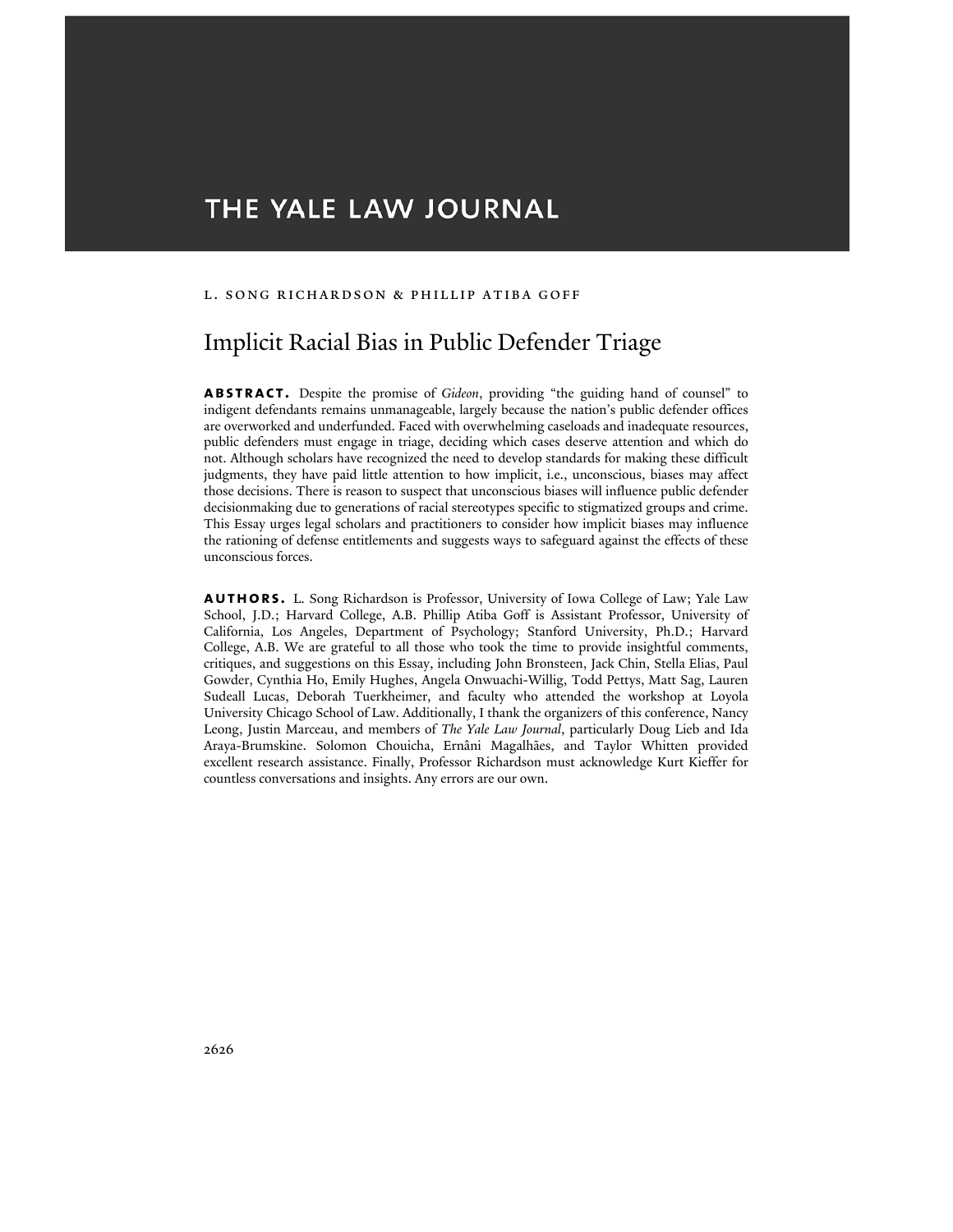

## **essay contents**

| <b>INTRODUCTION</b>                               | 2628 |
|---------------------------------------------------|------|
| I. OVERVIEW OF IMPLICIT RACIAL BIASES             | 2629 |
| II. PUBLIC DEFENDER TRIAGE                        | 2631 |
| III. IMPLICIT BIASES' EFFECTS ON TRIAGE JUDGMENTS | 2634 |
| A. Biased Evaluations of Evidence                 | 2635 |
| <b>B.</b> Biased Interactions                     | 2636 |
| C. Biased Acceptance of Punishments               | 2638 |
| 1. Implicit Dehumanization                        | 2639 |
| 2. Features-Based Implicit Bias                   | 2640 |
| IV. RECOMMENDATIONS                               | 2641 |
| A. Office Culture                                 | 2641 |
| B. Objective Triage Standards                     | 2644 |
| C. Accountability                                 | 2645 |
| D. Awareness                                      | 2645 |
| E. Intentional Goals                              | 2646 |
| CONCLUSION                                        | 2648 |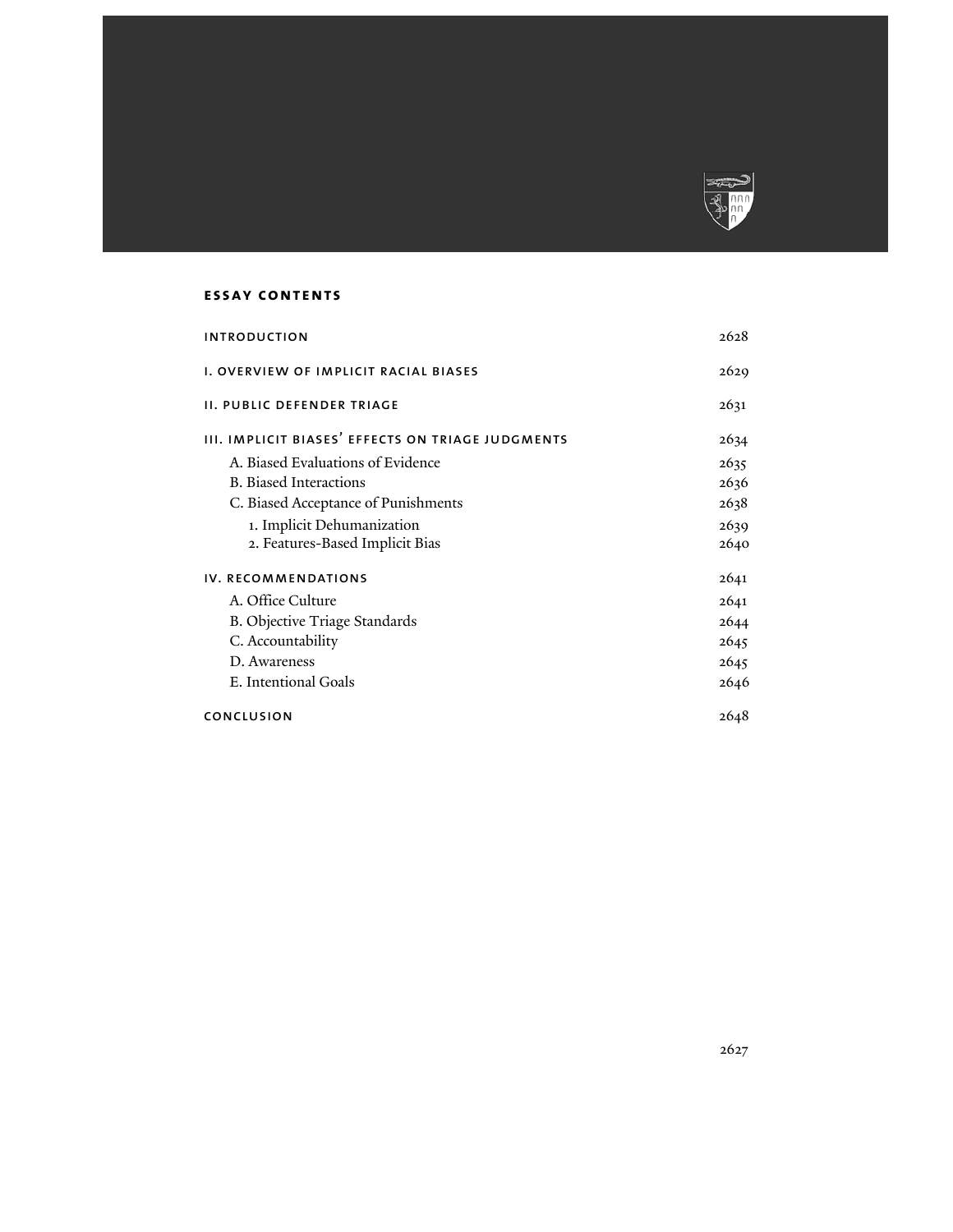## **introduction**

As we commemorate the fiftieth anniversary of the Supreme Court's landmark decision in *Gideon v. Wainwright*, there is little doubt that its promise to provide "the guiding hand of counsel" to indigent defendants remains largely unrealized.<sup>1</sup> There are many reasons for this, including the lack of political will to fulfill *Gideon*'s promise by guaranteeing adequate funding and imposing caseload limits. Although some jurisdictions created public defender (PD) offices to meet the demand for services, attorneys in the majority of these offices handle cases well over the maximum recommended limit.

Scholars rightly bemoan the current state of indigent defense. However, insufficient attention has been paid to the fact that, until much-needed changes in the provision of indigent defense services occur, PDs will engage in triage, the process of prioritizing cases for attention. This reality raises important questions about how to guide attorney decisionmaking in order to avoid ad hoc judgments. We focus on state PDs rather than on assigned counsel and contract systems because state PD offices handle the majority of indigent cases in state criminal proceedings.<sup>2</sup>

Almost no attention has been paid to the effects that unconscious, i.e., implicit, biases may have on PD decisionmaking.<sup>3</sup> This is surprising because over three decades of well-established social science research demonstrates that these biases are ubiquitous and can influence judgments, especially when information deficits exist. Worse, these biases are likely to be particularly influential in circumstances where time is limited, individuals are cognitively taxed, and decisionmaking is highly discretionary—exactly the context in which PDs find themselves. Thus, the domain of PDs and triage presents a rare confluence of factors ripe for the influence of implicit biases (IBs) and consequently deserves far more scholarly treatment than it has received.

We argue that it is critical to consider the probable effects of IBs on PD decisionmaking because zealous and effective advocacy is a scarce resource in the current environment. Thus, the distribution of this resource should not be based on unconscious judgments tied to a defendant's race. In the Parts that follow, we consider how IBs may affect PD decisionmaking and end with some suggestions for safeguarding against their influence. This Essay focuses on the

**<sup>1.</sup>** Gideon v. Wainwright, 372 U.S. 335, 345 (1963).

**<sup>2.</sup>** NAT'L RIGHT TO COUNSEL COMM., CONSTITUTION PROJECT, JUSTICE DENIED: AMERICA'S CONTINUING NEGLECT OF OUR CONSTITUTIONAL RIGHT TO COUNSEL 53 (2009), http://www.constitutionproject.org/pdf/139.pdf.

**<sup>3.</sup>** *But see* Andrea D. Lyon, *Race Bias and the Importance of Consciousness for Criminal Defense Attorneys*, 35 SEATTLE U. L. REV. 755 (2012).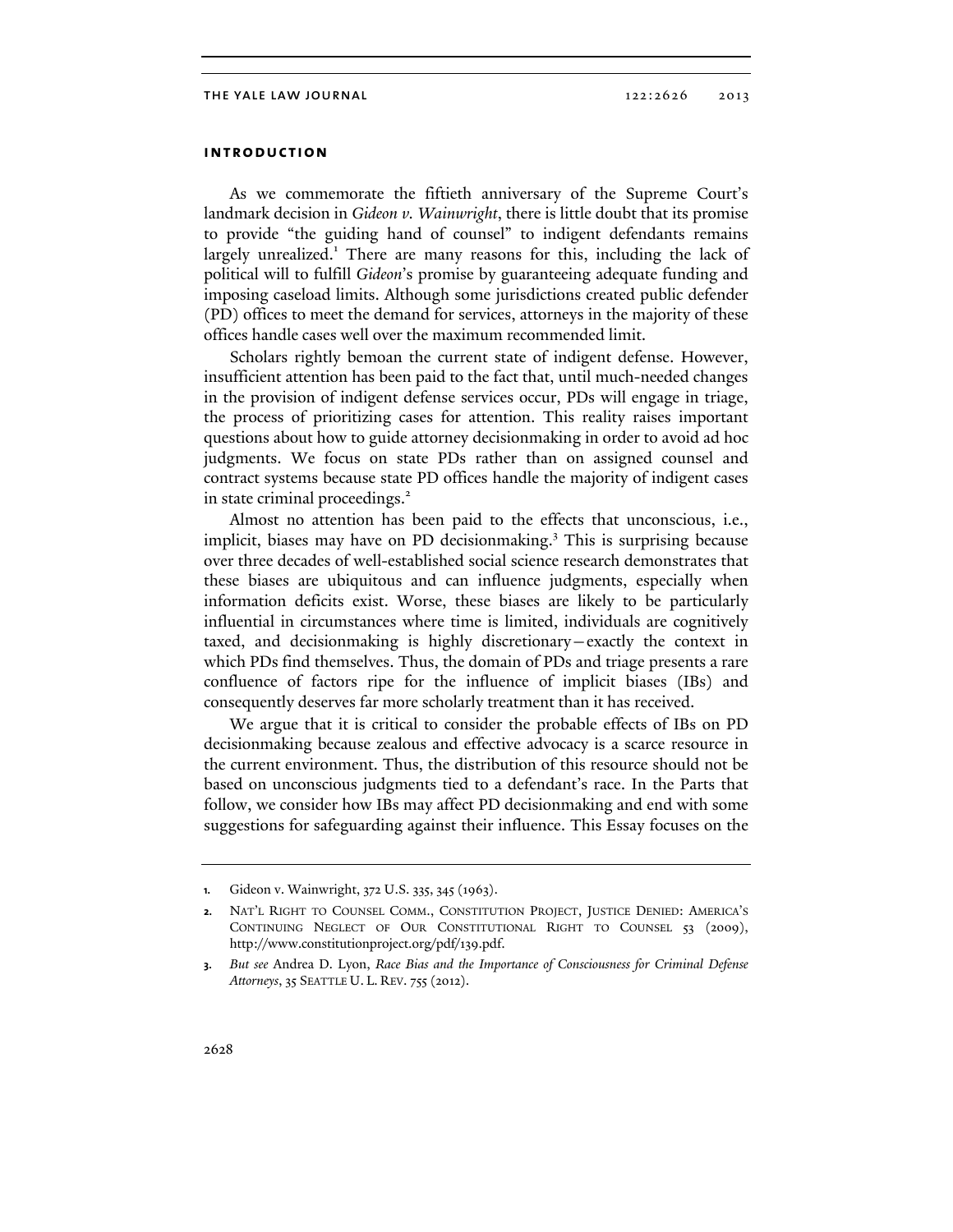effects of IBs on black clients because psychological research disproportionately addresses anti-black prejudice. However, IBs are likely to impact judgments of other clients who are similarly stereotyped as dangerous and criminal.

## **i. overview of implicit racial biases**

Implicit social cognition is a branch of psychology that studies how mental processes that occur outside of awareness and that operate without conscious control can affect judgments about and behaviors toward social groups.<sup>4</sup> These unconscious processes are simply an extension of the way humans think and process information. Briefly stated, our mental processes facilitate decisionmaking by making automatic associations between concepts.<sup>5</sup> For example, people might automatically associate "doctor" with "hospital" and other related ideas. These associations are linked in our minds because they often occur together.

Implicit racial biases refer to the unconscious associations we make about racial groups. The existence of these biases is consistent with the conclusion of more general research that we automatically and unconsciously use heuristics<sup>6</sup> to cope with the enormous amount of information that bombards us.<sup>7</sup> Implicit racial biases facilitate our ability to "manage information overload and make decisions more efficiently and easily"<sup>8</sup> by "filtering information, filling in missing data, and automatically categorizing people according to cultural stereotypes."<sup>9</sup> Like all unconscious mental processes, implicit racial biases

are *unintentional* because they are not planned responses; *involuntary*, because they occur automatically in the presence of an environmental cue; and *effortless*, in that they do not deplete an individual's limited information processing resources. Those characteristics can be

**6.** Amos Tversky & Daniel Kahneman, *Judgment Under Uncertainty: Heuristics and Biases*, 185 SCIENCE 1124, 1124 (1974).

**8.** Sandra Graham & Brian S. Lowery, *Priming Unconscious Racial Stereotypes About Adolescent Offenders*, 28 LAW & HUM. BEHAV. 483, 485 (2004).

**<sup>4.</sup>** L. Song Richardson, *Arrest Efficiency and the Fourth Amendment*, 95 MINN. L. REV. 2035, 2036  $(2011).$ 

**<sup>5.</sup>** *See* John R. Anderson, *A Spreading Activation Theory of Memory*, 22 J. VERBAL LEARNING & VERBAL BEHAV. 261 (1983).

**<sup>7.</sup>** For an in-depth discussion of the relationship between implicit biases and heuristics, see L. Song Richardson & Phillip Atiba Goff, *Self-Defense and the Suspicion Heuristic*, 98 IOWA L. REV. 293 (2012).

**<sup>9.</sup>** *Id.*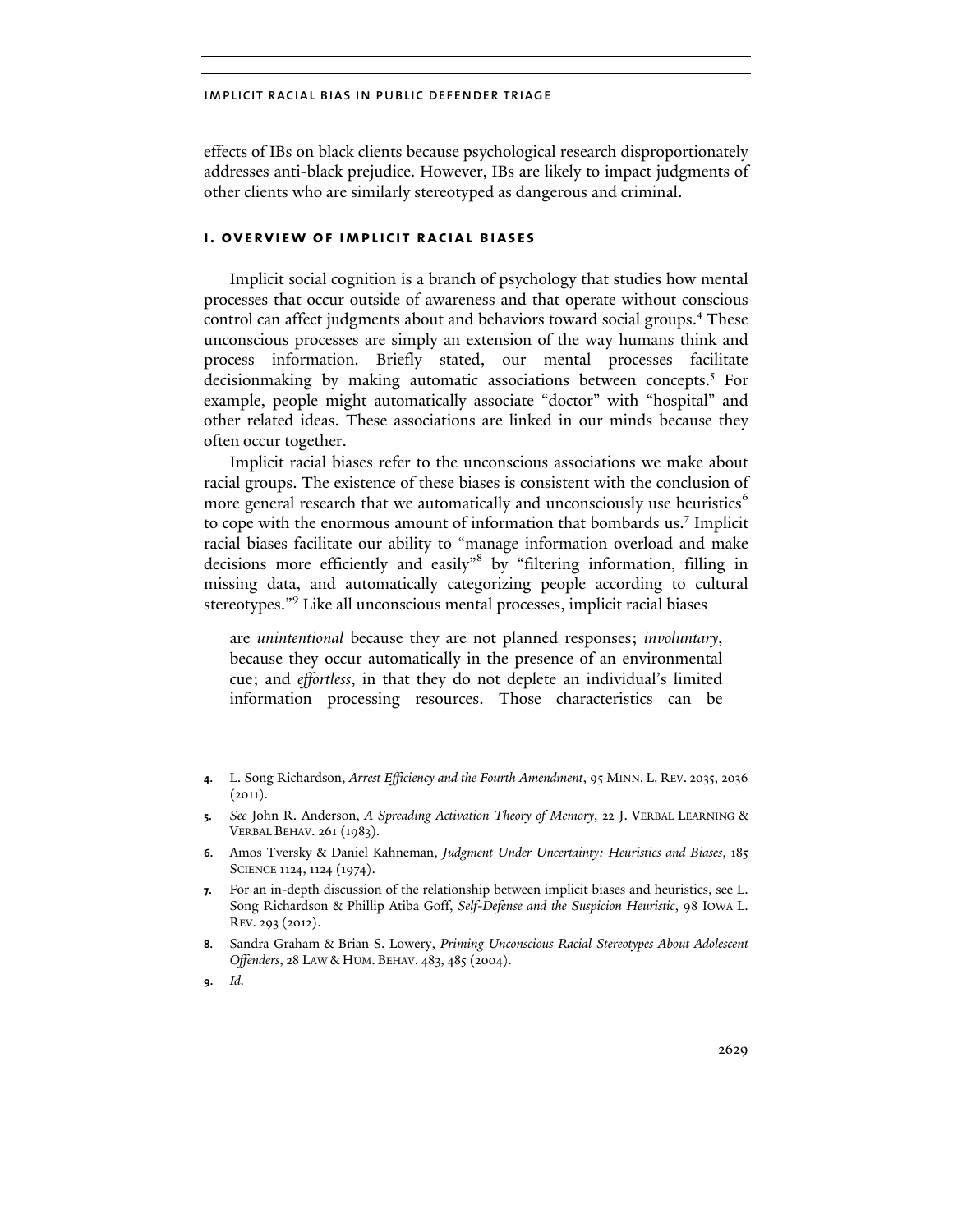contrasted with conscious processes, or mental activities of which the person is aware, that they intend, that they volitionally control, and that require effort.<sup>10</sup>

The fact that these biases are unconscious means that they "are not consciously accessible through introspection."<sup>11</sup>

We use the term implicit racial biases to refer both to unconscious stereotypes (beliefs about social groups) and attitudes (feelings, either positive or negative, about social groups). Implicit stereotypes and attitudes result from the practice we get associating groups (e.g., blacks) with traits (e.g., criminality). This practice stems from repeated exposures to cultural stereotypes that are ubiquitous within a given society. For instance, the cultural stereotype of blacks as violent, hostile, aggressive, and dangerous persists within our society.<sup>12</sup> Merely being aware of these stereotypes, without personally endorsing them as correct, is sufficient to activate unconscious stereotypes in a person's mind—often resulting in chronic associations that we call implicit attitudes.<sup>13</sup> The underlying theory is that some groups (again, like blacks) are so commonly associated with negative traits (again, like criminality) that there is a general tendency to categorize the group with anything negative because of the overall negativity of the associations.

IBs can be activated by racial cues present in the environment, $14$  including another person's skin color, age, gender, and accent.<sup>15</sup> Where blacks are concerned, even thinking about crime may be sufficient to activate IBs. This is because the association between blacks and crime is so pervasive that it has become bidirectional—thoughts of criminality unconsciously activate thoughts of blacks, and reciprocally, thoughts of blacks activate thoughts of crime.<sup>16</sup>

Over three decades' worth of research repeatedly demonstrates that IBs,

**<sup>10.</sup>** *Id.* (citations omitted).

**<sup>11.</sup>** Jerry Kang et al., *Implicit Bias in the Courtroom*, 59 UCLA L. REV. 1124, 1129 (2012).

**<sup>12.</sup>** *See, e.g.*, Jennifer L. Eberhardt et al., *Seeing Black: Race, Crime, and Visual Processing*, 87 J. PERSONALITY & SOC. PSYCHOL. 876, 876 (2004); Graham & Lowery, *supra* note 8, at 485; Sophie Trawalter et al., *Attending to Threat: Race-Based Patterns of Selective Attention*, 44 J. EXPERIMENTAL SOC. PSYCHOL. 1322, 1322 (2008).

**<sup>13.</sup>** *See* Joshua Correll et al., *The Police Officer's Dilemma: Using Ethnicity To Disambiguate Potentially Threatening Individuals*, 83 J. PERSONALITY & SOC. PSYCHOL. 1314, 1323 (2002).

**<sup>14.</sup>** *See* Justin D. Levinson & Danielle Young, *Different Shades of Bias: Skin Tone, Implicit Racial Bias, and Judgments of Ambiguous Evidence*, 112 W. VA. L. REV. 307, 310 (2010).

**<sup>15.</sup>** John A. Bargh, Mark Chen & Lara Burrows, *Automaticity of Social Behavior: Direct Effects of Trait Construct and Stereotype Activation on Action*, 71 J. PERSONALITY & SOC. PSYCHOL. 230, 241-42 (1996).

**<sup>16.</sup>** Eberhardt et al., *supra* note 12, at 883.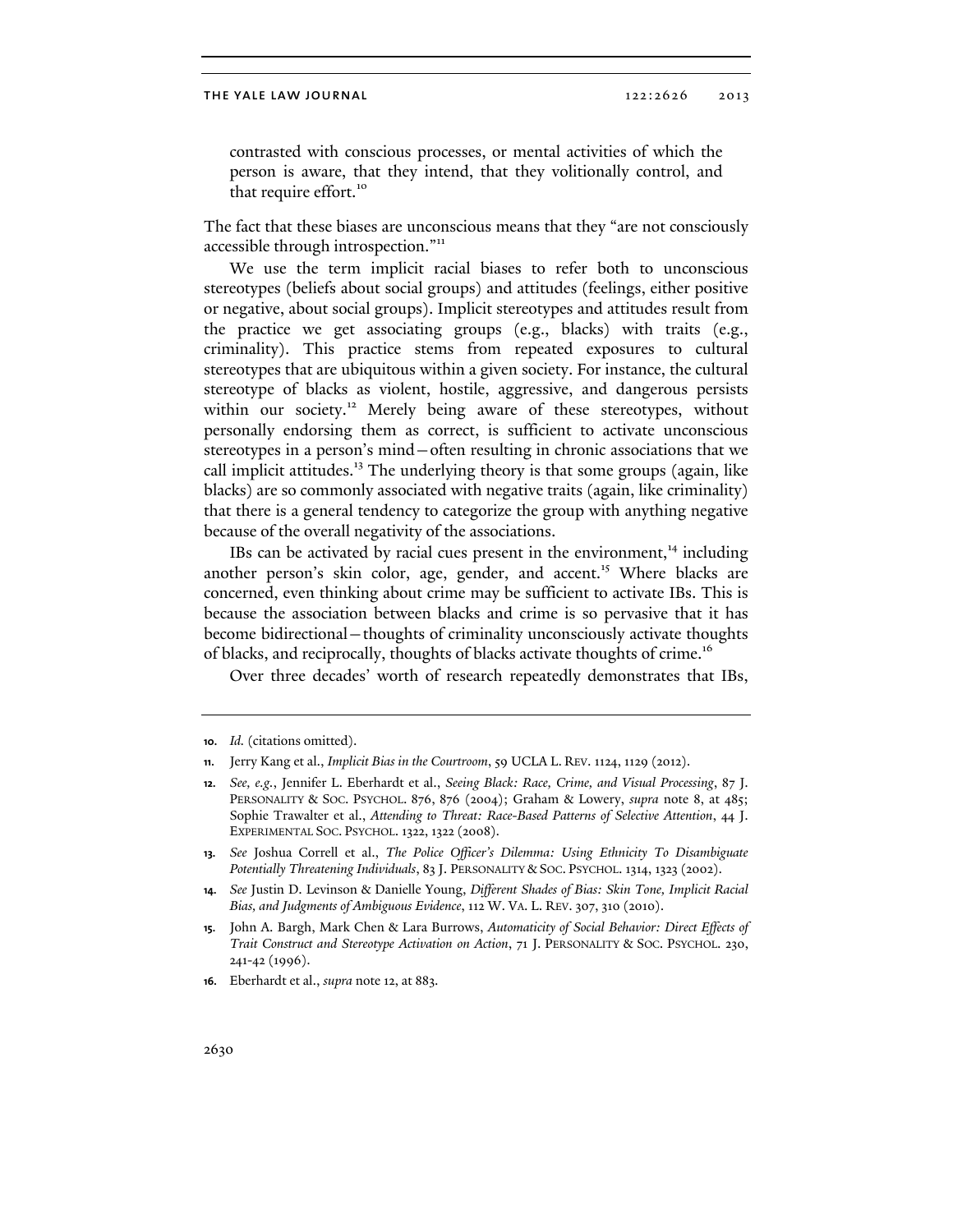once activated, influence many of our behaviors and judgments in ways we cannot consciously access and often cannot control.<sup>17</sup> Furthermore, IBs can predict real-world behaviors.<sup>18</sup> For instance, one study found that for every additional standard deviation of added IB, employers were five percent less likely to hire a job applicant with an Arab- or Muslim-sounding name than a white-sounding name.<sup>19</sup>

There is ample reason for concern that IBs will affect public defenders' judgments because IBs thrive in situations where individuals make decisions quickly with imperfect information<sup>20</sup> and when they are cognitively depleted,<sup>21</sup> anxious,<sup>22</sup> or distracted.<sup>23</sup> As we discuss next, PDs work in precisely this type of environment.

## **ii. public defender triage**

Indigent defense is in a state of crisis. Defender offices are chronically underfunded, resulting in crushing caseloads. Most offices do not have caseload limits, and those that do regularly surpass them.<sup>24</sup> Thus, despite the existence of dedicated and committed PDs, the lack of adequate resources coupled with unmanageable caseloads make it virtually impossible to provide

- **20.** Graham & Lowery, *supra* note 8, at 486.
- **21.** *See* Olesya Govorun & B. Keith Payne, *Ego-Depletion and Prejudice: Separating Automatic and Controlled Components*, 24 SOC. COGNITION 111 (2006).
- **22.** *See* Jennifer A. Richeson & J. Nicole Shelton, *Negotiating Interracial Interactions: Costs, Consequences, and Possibilities*, 16 CURRENT DIRECTIONS PSYCHOL. SCI. 316, 318 (2007).
- **23.** *See* Daniel T. Gilbert & J. Gregory Hixon, *The Trouble of Thinking: Activation and Application of Stereotypic Beliefs*, 60 J. PERSONALITY & SOC. PSYCHOL. 509, 509 (1991).
- **24.** NAT'L RIGHT TO COUNSEL COMM., *supra* note 2, at 67.

**<sup>17.</sup>** *See* Kristin A. Lane, Jerry Kang & Mahzarin R. Banaji, *Implicit Social Cognition and Law*, 3 ANN. REV. L. & SOC. SCI. 427 (2007).

**<sup>18.</sup>** *See generally* Anthony G. Greenwald et al., *Understanding and Using the Implicit Association Test: II. Meta-Analysis of Predictive Validity*, 97 J. PERSONALITY & SOC. PSYCHOL. 17 (2009) (describing studies demonstrating the real-world effects of implicit bias).

**<sup>19.</sup>** *See* Dan-Olof Rooth, *Implicit Discrimination in Hiring: Real World Evidence* 1, 4-5 (Inst. for the Study of Labor, Discussion Paper No. 2764, 2007), http://d-nb.info/98812002X/34 (discussing the difference in receiving callback job interviews between applicants with Arab or Muslim names and applicants with Swedish names); *see also* Marianne Bertrand & Sendhil Mullainathan, *Are Emily and Greg More Employable Than Lakisha and Jamal? A Field Experiment on Labor Market Discrimination*, 94 AM. ECON. REV. 991, 998 (2004) (demonstrating that job applicants with white sounding names such as Emily or Greg were 50% more likely to receive callback job interviews in Boston and 49% more likely in Chicago than applicants with black-sounding names like Jamal).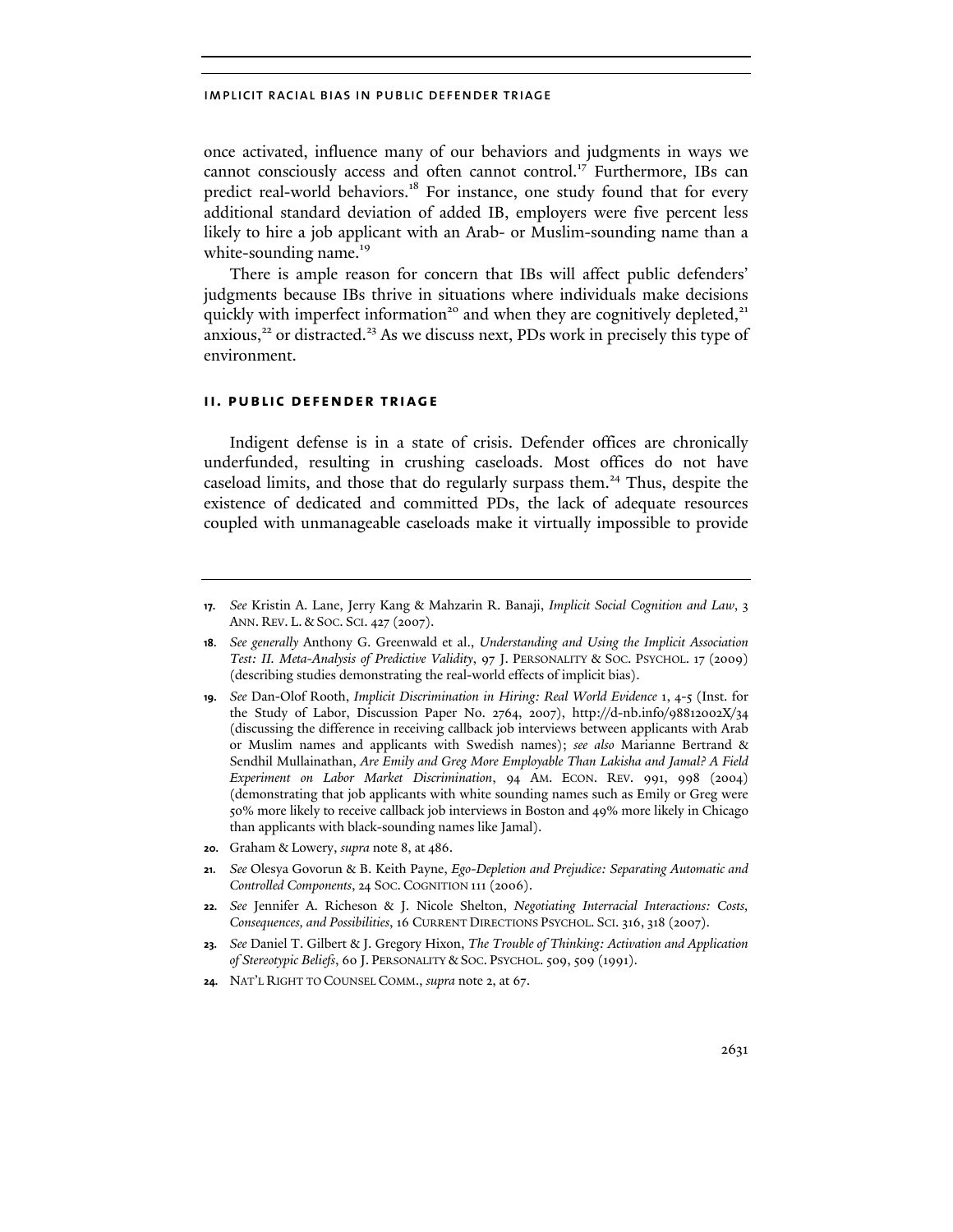#### THE YALE LAW JOURNAL 2013 2013

zealous and effective representation to every client.

The financial impediments to realizing the promise of *Gideon* must be remedied. In the interim, however, PDs are forced to make difficult resourceallocation decisions among their clients. These resources include an attorney's time and mental energy, as well as purely monetary resources, such as funds to hire experts.

In an ideal world, defenders would have unlimited opportunities to interview and investigate all of the state's witnesses, canvass the neighborhood where the crime occurred, and otherwise thoroughly investigate the case. Furthermore, defenders could conduct legal research, file motions, request funds for expert assistance, and engage in extensive plea negotiations. They also would have the time to develop relationships with clients, which is critical because clients have important information that can aid attorneys in their trial preparation and their arguments for pretrial release, better plea offers, and reduced sentences.

However, most PDs do not work in an ideal environment. They cannot realistically provide each client with zealous and effective advocacy. PDs are forced by circumstances to engage in triage, i.e., determining which clients merit attention and which do not. As one defender put it, "The present M.A.S.H. style operating procedure requires public defenders to divvy effective legal assistance to a narrowing group of clients, [forcing them] to choose among clients as to who will receive effective legal assistance."<sup>25</sup>

It is no wonder that the provision of indigent defense is often likened to medical triage.<sup>26</sup> Similar to hospital emergency rooms, PD offices face demands that far outpace their resources. In order to save time to defend the cases that they find deserving, attorneys may plead out other cases quickly<sup>27</sup> or go to trial unprepared.<sup>28</sup> This reality means that for most PDs, the question is not "how do I engage in zealous and effective advocacy," but rather, "given that all my clients deserve aggressive advocacy, how do I choose among them?"<sup>29</sup>

We are unaware of any PD office that has formal triage standards to help attorneys make these difficult judgments. Even if standards do exist, they

**<sup>25.</sup>** *Id.* at 69.

**<sup>26.</sup>** *See, e.g.*, Bruce A. Green, *Criminal Neglect: Indigent Defense from a Legal Ethics Perspective*, 52 EMORY L.J. 1169, 1180-81 (2003).

**<sup>27.</sup>** *Id*.

**<sup>28.</sup>** Adam M. Gershowitz, *Raise the Proof: A Default Rule for Indigent Defense*, 40 CONN. L. REV. 85, 93-94 (2007).

**<sup>29.</sup>** We have paraphrased David Luban here. *See* David Luban, *Are Criminal Defenders Different?*, 91 MICH. L. REV. 1729, 1765 (1993).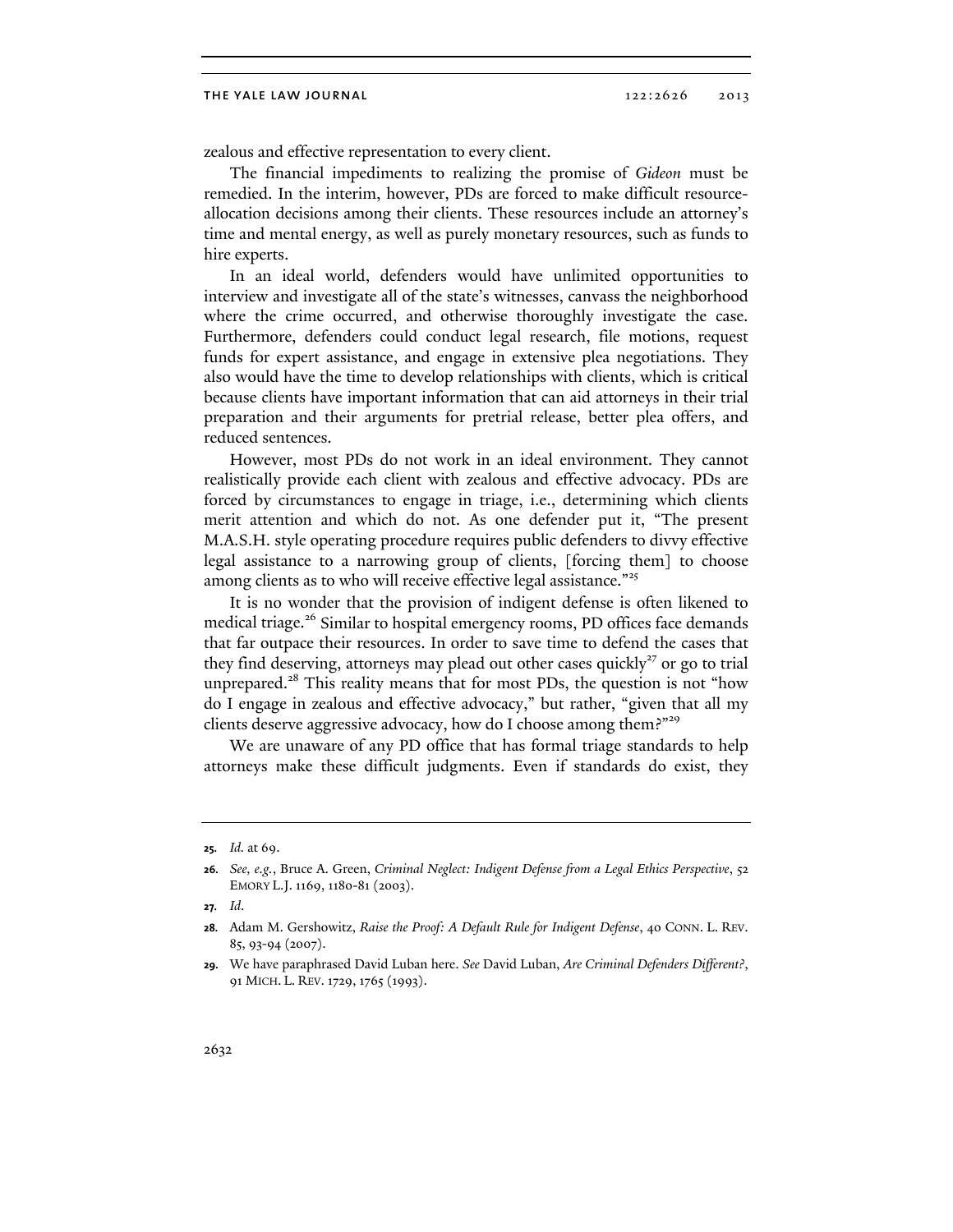cannot completely eliminate attorney discretion. For instance, even with standards, attorneys must still make judgment calls about whether to advise clients to take a case to trial or to accept a plea offer, and IBs can affect these evaluations. As a result, two similarly situated clients may be treated differently.

On this point, a comparison to medical triage is illuminating. Hospitals have developed objective triage standards to guide medical decisionmaking.<sup>30</sup> Despite this, implicit racial biases still affect decisions. In one study, researchers determined that emergency room doctors' implicit racial biases predicted their treatment decisions.<sup>31</sup> More specifically, "[a]s physicians' prowhite implicit bias increased, so did their likelihood of treating white patients and not treating black patients" with procedures to abort a heart attack.<sup>32</sup> Hence, while objective triage standards are important, they are not a panacea for implicit bias.

Given the similarities between PD offices and emergency rooms, it would be surprising if IBs did not affect defender judgments. One study of the implicit attitudes of death penalty defense lawyers found evidence of IBs.<sup>33</sup> Furthermore, abundant research demonstrates that IBs affect individuals who, like defenders, work in cognitively taxing environments and must make complex decisions under time pressure and in the face of ambiguous facts.<sup>34</sup> No group appears immune to the possibility of influence. Moreover, IBs can affect judgments even if PDs are committed to zealous advocacy, and consciously and genuinely reject negative stereotypes and attitudes about marginalized populations.35 In other words, individuals' conscious attitudes are weakly

**35.** *But see infra* Section IV.A (discussing the effects of egalitarian attitudes on implicit bias).

**<sup>30.</sup>** Chet D. Schrader & Lawrence M. Lewis, *Racial Disparity in Emergency Department Triage*, 49 J. EMERGENCY MED. 511, 511 (2013).

**<sup>31.</sup>** *See* Alexander R. Green et al., *Implicit Bias Among Physicians and Its Prediction of Thrombolysis Decisions for Black and White Patients*, 22 J. GEN. INTERNAL MED. 1231, 1231 (2007).

**<sup>32.</sup>** *Id*. The procedure in question, thrombolysis, attempts to break up blood clots and is often used to treat heart attacks. *See Thrombolytic Therapy*, MEDLINEPLUS, http://www.nlm.nih.gov /medlineplus/ency/article/007089.htm (last updated June 1, 2010).

**<sup>33.</sup>** Theodore Eisenberg & Sheri Lynn Johnson, *Implicit Racial Attitudes of Death Penalty Lawyers*, 53 DEPAUL L. REV. 1539, 1545-51 (2004). We are unaware of any study that examines the relative number of hours lawyers spend on black versus white clients nor any that links differences in attorneys' delivery of services to implicit biases.

**<sup>34.</sup>** *See, e.g.*, Eberhardt et al., *supra* note 12; Phillip Atiba Goff et al., "I'm Not a Racist, but I Will [Mess] You Up": Stereotype Threat as a Status-Threat that Provokes Aggressive Responses (2013) (unpublished manuscript) (on file with authors); Phillip Atiba Goff et al., The Essence of Innocence: Consequences of Dehumanizing Black Children (2013) (unpublished manuscript) (on file with authors).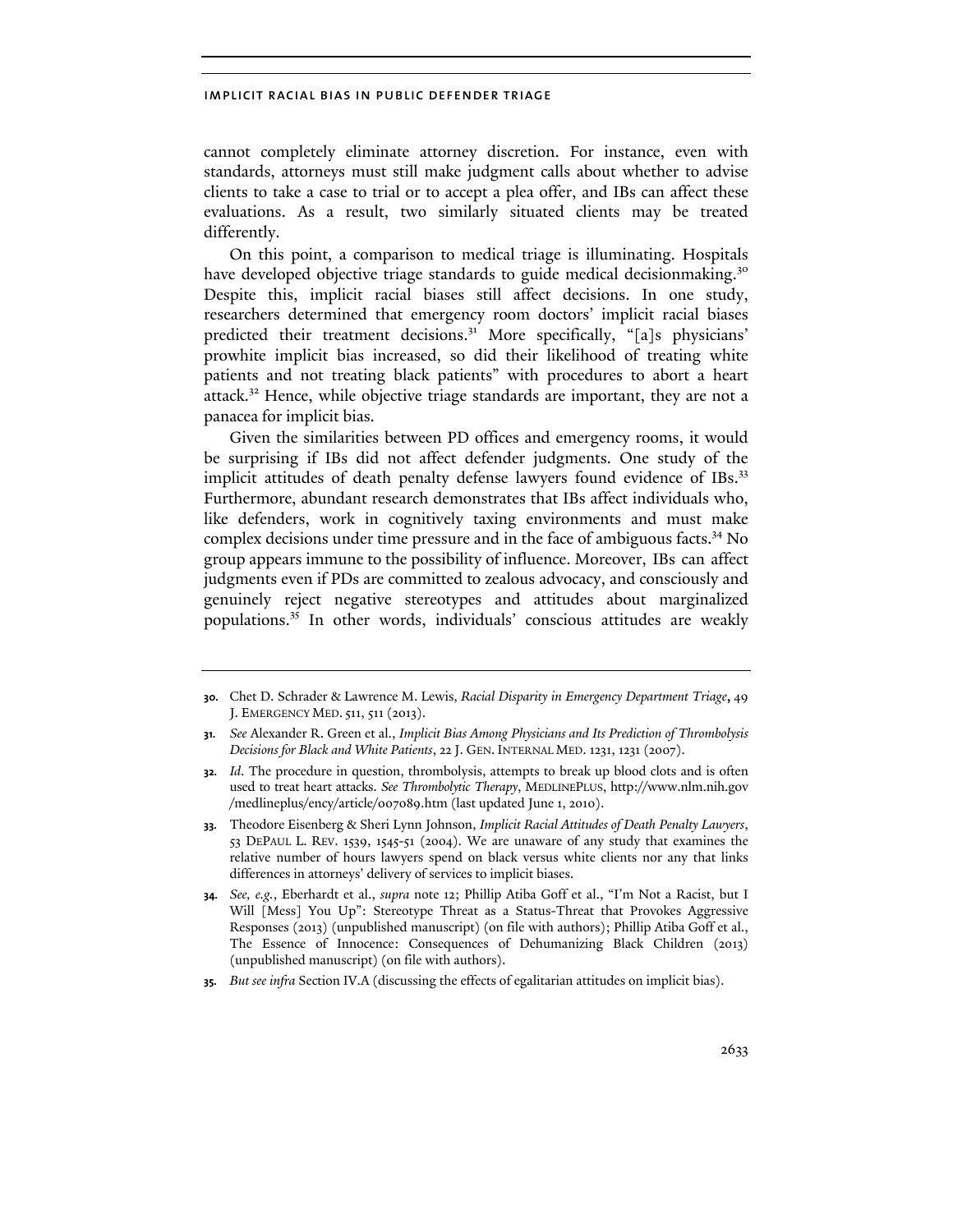related to their implicit attitudes. As such, even the most egalitarian individual can fall victim to IBs absent other precautions.<sup>36</sup> In fact, confidence in one's own egalitarianism can be an obstacle to identifying IBs,<sup>37</sup> meaning that individuals who became PDs in order to fight racial injustice may be just as susceptible to the effects of IBs as those with less noble motives. Additionally, research suggests that even if PDs are nonwhite themselves, they are in danger of being influenced by IBs.38

Next, we examine how IBs may affect defender judgments. While factors other than IBs can influence triage decisionmaking, this Essay focuses solely on the possible effects of IBs. We will provide some discussion of the research; however, given the constraints of this Essay, we refer the reader to our prior work and other useful sources for an extended discussion of the underlying studies, including their validity, reliability, and effect sizes.<sup>39</sup>

## **iii. implicit biases' effects on triage judgments**

Defender triage involves choices about how to allocate precious resources. These triage decisions begin from the moment the PD receives the case. Attorneys likely use a number of different criteria to make these decisions. For instance, they may prioritize cases based upon their assessment of whether the state can prove its case beyond a reasonable doubt. Or they may expend more effort on cases in which they believe their client is factually innocent.<sup>40</sup> While the science on IBs does not permit us to identify when IB is operating in any

- **38.** Jerry Kang & Mahzarin R. Banaji, *Fair Measures: A Behavioral Realist Revision of "Affirmative Action"*, 94 CALIF. L. REV. 1063, 1072 (2006) (noting that "[s]eventy-five percent of Whites (and fifty percent of Blacks) show anti-Black bias").
- **39.** *E.g.*, Richardson, *supra* note 4; L. Song Richardson, *Police Efficiency and the Fourth Amendment,* 87 IND. L.J. 1143 (2011); Richardson & Goff, *supra* note 7; *see also, e.g.*, John T. Jost et al., *The Existence of Implicit Prejudice Is Beyond Reasonable Doubt: A Refutation of Ideological and Methodological Objections and Executive Summary of Ten Studies That No Manager Should Ignore*, 29 RES. ON ORGANIZATIONAL BEHAV. 39, 41 (2009); Kang et al., *supra* note 11; Jerry Kang & Kristin Lane, *Seeing Through Colorblindness: Implicit Bias and the Law*, 58 UCLA L. REV. 465 (2010).
- **40.** We, like others, take the view that public defenders should not focus on cases of factual innocence. *See, e.g.*, Robert P. Mosteller, *Why Defense Attorneys Cannot, but Do, Care About Innocence*, 50 SANTA CLARA L. REV. 1, 3-4 (2010); Abbe Smith, *Defending the Innocent*, 32 CONN. L. REV. 485, 509 n.100 (2000).

**<sup>36.</sup>** John F. Dovidio, Kerry Kawakami & Samuel L. Gaertner, *Implicit and Explicit Prejudice and Interracial Interaction*, 82 J. PERSONALITY & SOC. PSYCHOL. 62, 65-67 (2002).

**<sup>37.</sup>** *See* Cynthia M. Frantz et al., *A Threat in the Computer: The Race Implicit Association Test as a Stereotype Threat Experience*, 30 PERSONALITY & SOC. PSYCHOL. BULL.1611,1611-22 (2004).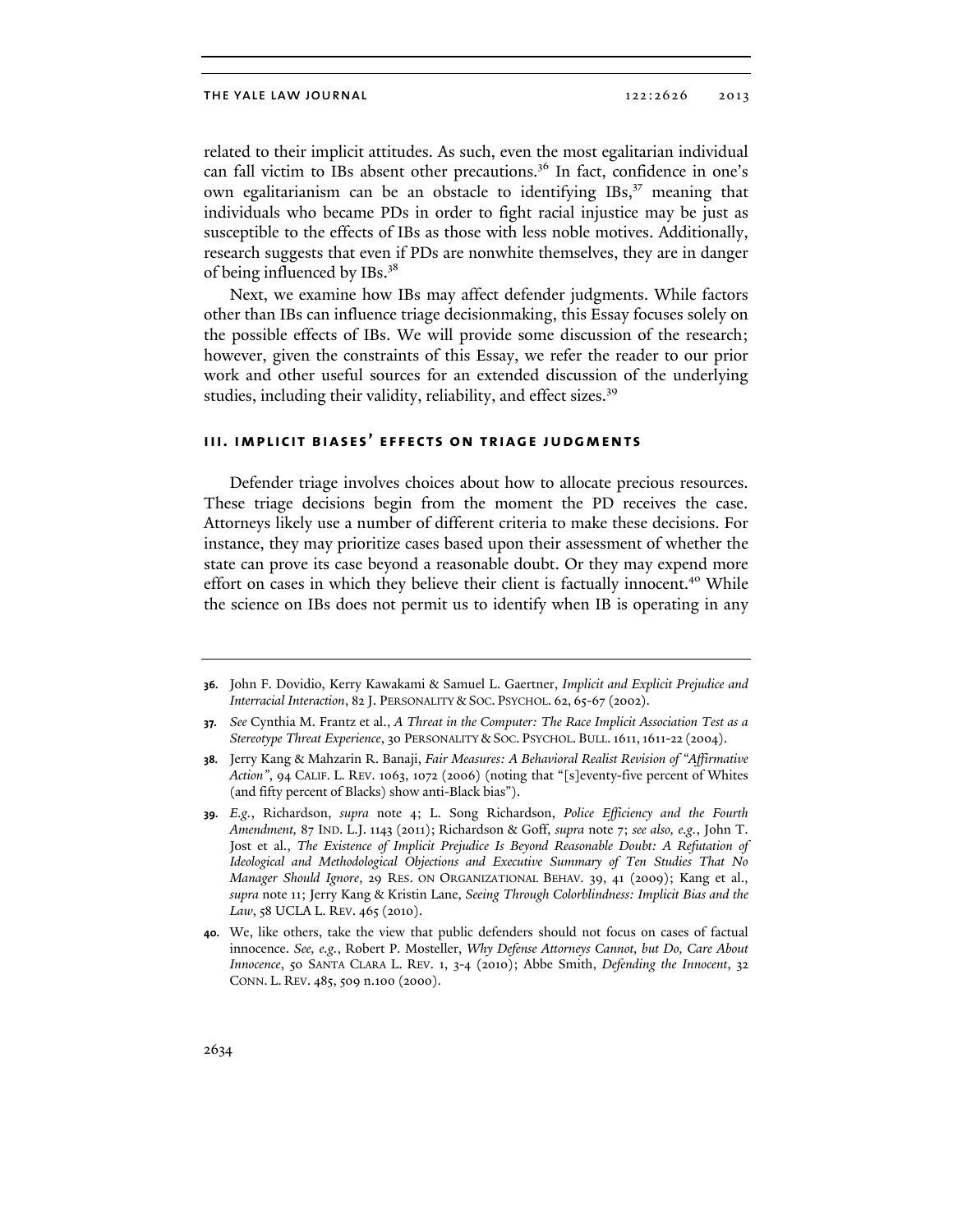particular case, the concern of this Essay is the aggregate probability that, given the prevalence of IBs, PDs' decisions may be frequently affected without correction for the negative consequences. What follows is a discussion of how IBs may influence a host of triage decisions.

## *A. Biased Evaluations of Evidence*

Of necessity, defenders must begin evaluating cases from the moment they are assigned. Their initial evaluations will affect a variety of subsequent decisions important to the ultimate resolution of the case. For instance, after reviewing the discovery, they may decide that expending resources to conduct a fact investigation would be a waste of time because the state's evidence is strong. On the other hand, if attorneys determine that the state's case has weaknesses they can exploit, they may expend more resources to defend the client, including investigating the case and engaging in vigorous plea bargaining. Thus, early appraisals of cases can become self-fulfilling prophecies. While attorneys must evaluate a case's merits, the problem is that IBs may influence these judgments.

Studies consistently demonstrate that IBs can affect evaluations of ambiguous evidence. In one, a researcher activated IBs by subliminally priming subjects with words associated with blacks, such as slavery.<sup>41</sup> Afterwards, the researcher asked subjects to read a vignette about a racially unidentified male and to rate his ambiguous behaviors on a number of traits. The results established that IBs made subjects more likely to rate his behaviors as hostile. Another study utilizing the identical method found that, when IBs were activated, police and probation officers judged a male juvenile as being more culpable and more deserving of severe punishment than when these biases were not activated.<sup>42</sup> IBs can even influence how mock jurors evaluate evidence that is ambiguous as to guilt. These biases not only caused jurors to be more likely "to judge the evidence as tending to indicate criminal guilt," but "also more likely to believe that the defendant was guilty."<sup>43</sup>

**<sup>41.</sup>** Patricia G. Devine, *Stereotypes and Prejudice: Their Automatic and Controlled Components,* 56 J. PERSONALITY & SOC. PSYCHOL. 5 (1989). "Priming refers to the incidental activation of knowledge structures, such as trait concepts and stereotypes, by the current situational context." Bargh et al., *supra* note 15, at 230. "Subliminal" means that the priming occurs below the level of conscious awareness. Subliminal priming is achieved by a variety of methods and typically involves flashing images on a computer screen so quickly that individuals are unaware they saw anything.

**<sup>42.</sup>** Graham & Lowery, *supra* note 8, at 483.

**<sup>43.</sup>** Levinson & Young, *supra* note 14, at 310-11.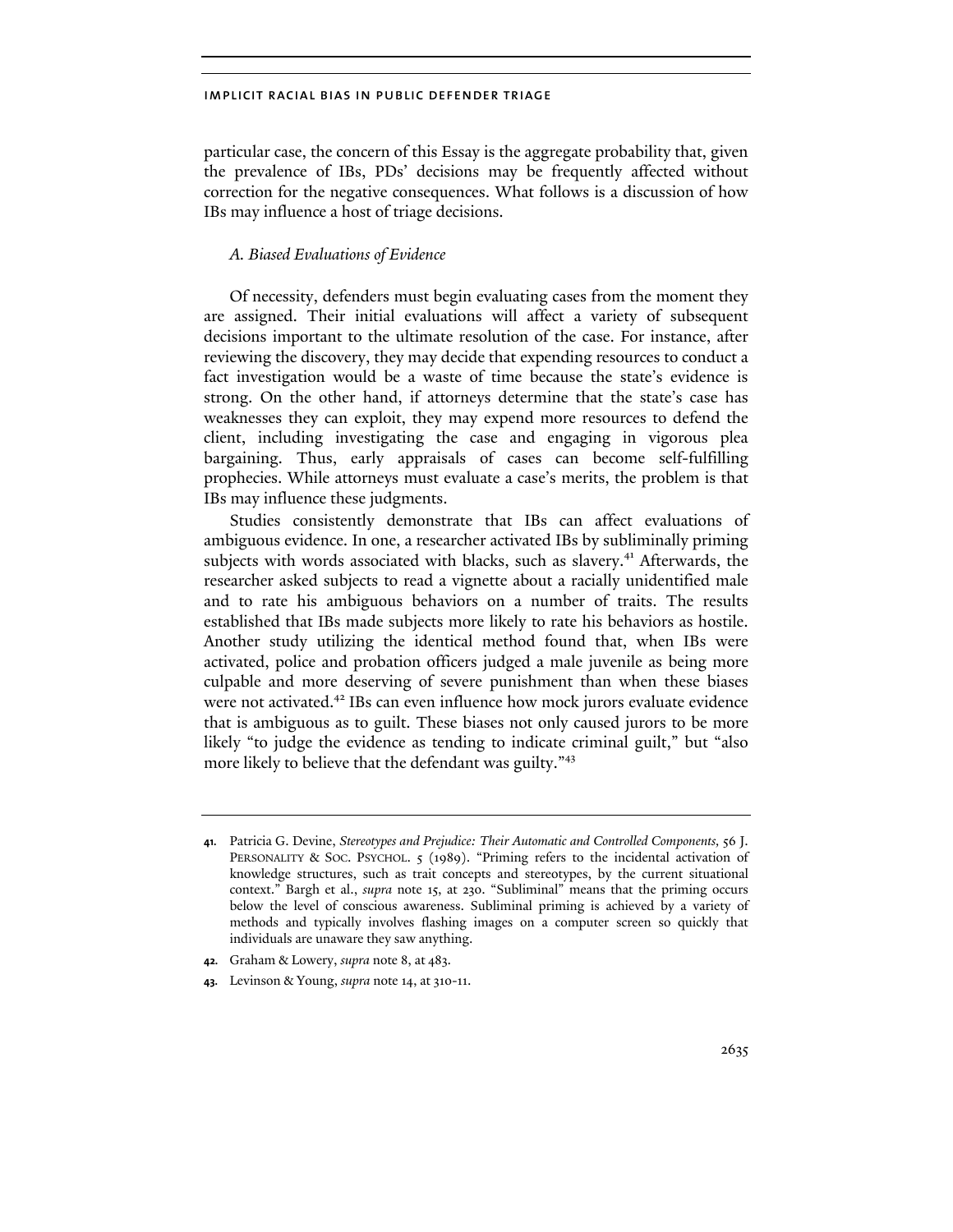When translated to the context of PD triage, these studies suggest that when clients are black or otherwise criminally stereotyped, IBs can influence evidence evaluation, potentially causing PDs to unintentionally interpret information as more probative of guilt. Consequently, PDs may determine that the state will have little difficulty meeting its burden of proof and thus, that the case does not warrant much effort.

The effects of IBs on triage judgments can occur even before defenders meet their clients. At this point, attorneys likely have information about the client's race. This knowledge, coupled with reading the discovery, is sufficient to activate IBs and their attendant effects.<sup>44</sup> The consequences for the defendant can worsen once his attorney meets him, particularly if the client has stereotypically African features such as very dark skin.<sup>45</sup>

Furthermore, the influence of IBs will be facilitated if the charge itself is associated with the client's race. For instance, young black men serve as our mental prototype of the violent street criminal and drug dealer.<sup>46</sup> If the client is black and the charge involves a drug offense, a judgment of guilt may be cognitively easier to make because of the strong implicit association between blacks and crime.<sup>47</sup> This gut feeling can then affect the attorney's views about the merits of the case. Of course, additional investigation might change her initial hunch. However, part of what defenders regulate is how much effort to expend in acquiring additional information. Hence, unless defenders have reason to second-guess their initial impressions, IBs can negatively affect judgments about cases involving clients stereotyped as criminal and crimes stereotyped as black.

#### *B. Biased Interactions*

The defender's initial client meeting is another domain likely to influence triage decisions. For instance, during the meeting, attorneys will inevitably make judgments about client credibility. If lawyers do not credit their clients' version of events, they may not follow up on leads or may forgo possible motions to suppress government evidence. Additionally, clients are important

**<sup>44.</sup>** *See supra* notes 14-19 and accompanying text.

**<sup>45.</sup>** *See infra* Subsection III.C.2.

**<sup>46.</sup>** *See* Trawalter et al., *supra* note 12, at 1322.

**<sup>47.</sup>** *See, e.g.*, Eberhardt et al., *supra* note 12, at 883 (demonstrating the relationship between blacks and crime); Bernd Wittenbrink et al., *Spontaneous Prejudice in Context: Variability in Automatically Activated Attitudes*, 81 J. PERSONALITY & SOC. PSYCHOL. 815 (2001) (demonstrating the importance of context to the activation of IBs).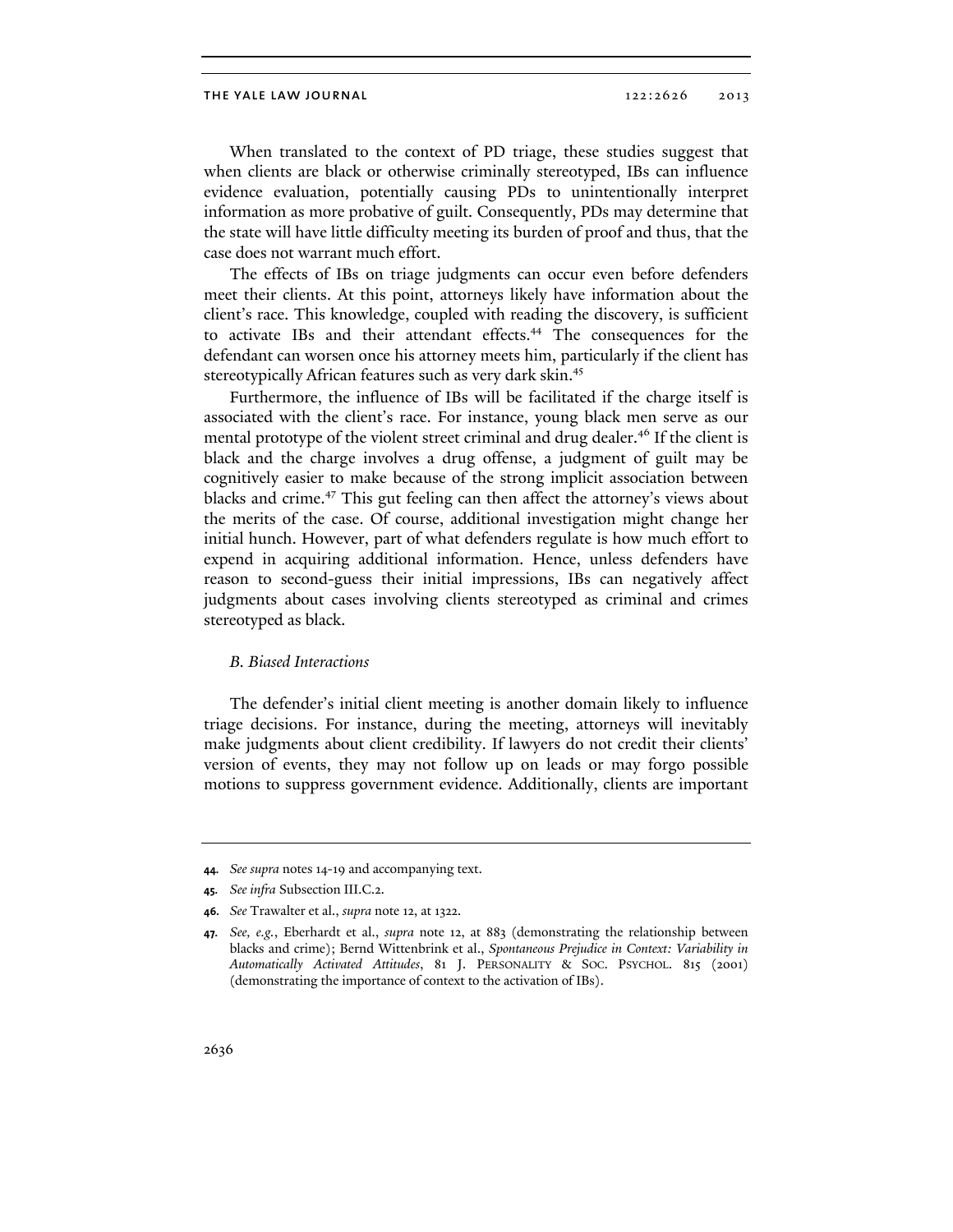sources of witnesses and exculpatory and mitigating information. If the initial meeting goes badly, however, clients may not be willing to share information that might be crucial to the case, and attorneys may determine that the client will not be cooperative, forthcoming with information, or otherwise helpful to an investigation. Thus, an unpleasant interaction can influence how much time an attorney is willing to devote to a case.

Unfortunately, IBs can adversely affect interactions with negatively stereotyped individuals. First, IBs can influence how attorneys interpret a client's ambiguous behaviors and facial expressions. In one study, identical expressions were deemed more hostile on black faces than on white faces by subjects with high IB.<sup>48</sup> In another, subjects with more IB assessed hostile expressions as lingering longer on black than white faces.<sup>49</sup> Research also demonstrates that study participants interpret black actors engaging in ambiguous behaviors as more aggressive than white actors engaging in identical behaviors.<sup>50</sup> In fact, when the actor is black, white subjects are more likely to attribute the negative behavior to the individual's character rather than to the situation.<sup>51</sup>

Second, IBs can negatively influence attorneys' behaviors. In one study, when interacting with negatively stereotyped individuals, people tended to maintain a greater physical distance, make more speech errors, and end the contact earlier than with positively stereotyped individuals.<sup>52</sup> Furthermore, unconscious stereotypes can cause people to act in accordance with them.<sup>53</sup> For instance, research subjects who were subliminally primed with a black male face reacted with more hostility to bad news than those primed with white faces. This occurred, the researchers concluded, because subliminally priming participants with black male faces unconsciously activated the stereotype of black hostility, which then influenced the participants' behaviors.<sup>54</sup> These behavioral effects of IB are problematic because individuals on the receiving

- **53.** Bargh et al., *supra* note 15, at 241-42.
- **54.** *Id.* at 239.

**<sup>48.</sup>** Kurt Hugenberg & Galen V. Bodenhausen, *Ambiguity in Social Categorization: The Role of Prejudice and Facial Affect in Race Categorization*, 15 PSYCHOL. SCI. 342 (2004).

**<sup>49.</sup>** Kurt Hugenberg & Galen V. Bodenhausen, *Facing Prejudice: Implicit Prejudice and the Perception of Facial Threat*, 14 PSYCHOL. SCI. 640 (2003).

**<sup>50.</sup>** Birt L. Duncan, *Differential Social Perception and Attribution of Intergroup Violence: Testing the Lower Limits of Stereotyping of Blacks*, 34 J. PERSONALITY & SOC. PSYCHOL. 590 (1976).

**<sup>51.</sup>** *Id*.

**<sup>52.</sup>** Carl O. Word et al., *The Nonverbal Mediation of Self-Fulfilling Prophecies in Interracial Interaction*, 10 J. EXPERIMENTAL SOC. PSYCHOL. 109 (1974); *see also* Dovidio et al., *supra* note 36 (finding that nonverbal behaviors can be affected by implicit bias).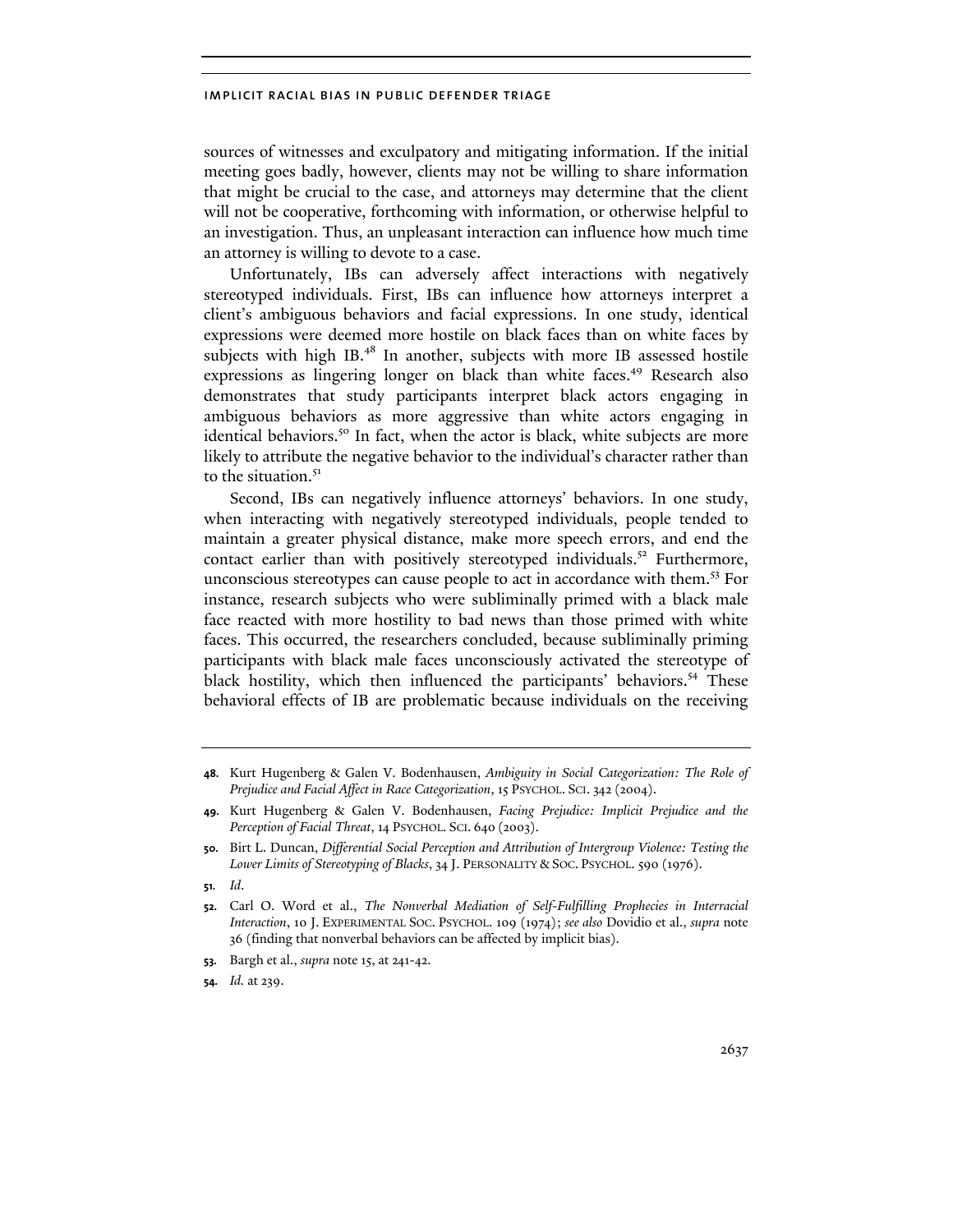#### THE YALE LAW JOURNAL 2013 2013

end of negative behaviors may respond in kind. However, because the originators of the behavior are unaware of their own role in triggering the unpleasant response, they may attribute the negative behavior solely to the other. This "behavioral confirmation" effect<sup>55</sup> explains how IBs can adversely influence interactions.

Third, IBs can cause attorneys to treat stereotyped individuals in stereotype-consistent ways. Research demonstrates that stereotypes of blacks as untruthful lead police to push black suspects harder for confessions and to adopt more accusatory interrogation techniques.<sup>56</sup> This approach may yield more anxious behaviors in suspects that, in turn, may produce perceptions of guilt.<sup>57</sup>

With these studies in mind, imagine the interactions between negatively stereotyped clients and defenders. As a result of IB, the attorney may unconsciously exhibit hostility. The attorney may also be more likely to interpret the client's body language and facial expressions as antagonistic. Furthermore, the attorney's unconscious negative expectations may produce perceptions and attributions consistent with them.

If the client mirrors the attorney's behaviors, this will confirm the attorney's initial negative expectations, and the attorney may attribute this behavior to the client's disposition rather than to the attorney's own behaviors or the situation. The resulting negative interaction can create a vicious cycle of mutual distrust and dislike, adversely affecting the attorney's triage decisions. Spending time with a client can, of course, change these initial impressions. However, an unpleasant initial interaction may reduce the defender's desire to  $do$  so. $58$ 

#### *C. Biased Acceptance of Punishments*

We have been discussing the effects that implicit stereotypes and attitudes may have on defender judgments. Here we will consider two additional types of implicit racial bias that can also influence decisionmaking: implicit

**<sup>55.</sup>** *See* Mark Chen & John A. Bargh, *Nonconscious Behavioral Confirmation Processes: The Self-Fulfilling Consequences of Automatic Stereotype Activation*, 33 J. EXPERIMENTAL SOC. PSYCHOL. 541, 542 (1997).

**<sup>56.</sup>** Cynthia J. Najdowski, *Stereotype Threat in Criminal Interrogations: Why Innocent Black Suspects Are at Risk for Confessing Falsely*, 17 PSYCHOL. PUB. POL'Y & L. 562 (2011).

**<sup>57.</sup>** Saul M. Kassin, Christine C. Goldstein & Kenneth Savitsky, *Behavioral Confirmation in the Interrogation Room: On the Dangers of Presuming Guilt*, 27 LAW & HUM. BEHAV. 187 (2003).

**<sup>58.</sup>** *See, e.g.*, Jason P. Mitchell et al., *Contextual Variations in Implicit Evaluation*, 132 J. EXPERIMENTAL PSYCHOL. 455, 460 (2003) (finding that implicit attitudes are changeable).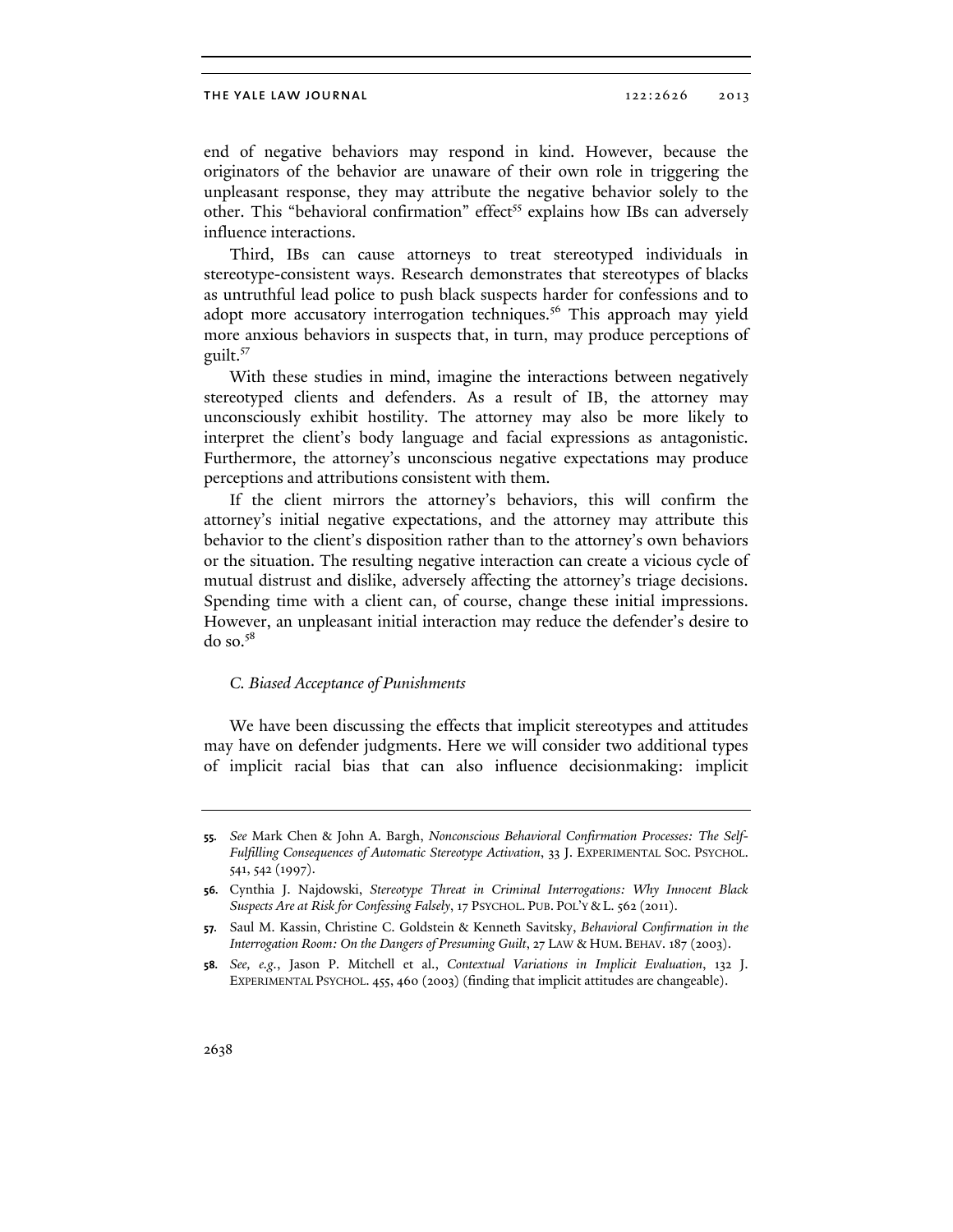dehumanization and features-based IB.

#### *1. Implicit Dehumanization*

Implicit dehumanization stems from a tendency to unconsciously associate highly stigmatized groups with nonhuman animals. Here, we focus on the unconscious association between blacks and apes because of its long history in our culture.59 Remarkably, this unconscious association can be activated even when people are not consciously aware of the association.<sup>60</sup> However, once triggered, it predicts real-world behaviors.

For instance, Goff and colleagues had subjects watch a video of police viciously beating a suspect. If subjects were subliminally primed with images of apes before watching the video, they were more likely to find the beating justified when the victim was black.<sup>61</sup> However, when the victim was white or when the subjects were not subliminally primed, they did not endorse the beating.

To determine whether implicit dehumanization could predict real-world behaviors, these researchers examined Philadelphia newspaper articles reporting on death-eligible cases, looking for ape-related metaphors. After controlling for factors other than race, they found that "Black defendants who were put to death were more likely to have apelike representations in the press . . . than were those whose lives were spared."<sup>62</sup> Importantly, in previous experiments, the researchers found that implicit associations between blacks and apes (but not explicit associations) predicted similar behaviors in the lab, leading to the hypothesis that implicit dehumanization likely contributed to both the media representations of death-eligible defendants and the sentencing judgments.

Recently, Goff and colleagues built on these findings in a juvenile justice context.<sup>63</sup> They found that the more individuals unconsciously associated blacks with apes, the less innocent they thought black children suspected of a crime were. Worse yet, implicit dehumanization predicted racial disparities in the violent treatment of children by police officers. When the researchers

**<sup>59.</sup>** For a discussion of this history, see Phillip Atiba Goff et al., *Not Yet Human: Implicit Knowledge, Historical Dehumanization, and Contemporary Consequences*, 94 J. PERSONALITY & SOC. PSYCHOL. 292, 292-94 (2008).

**<sup>60.</sup>** *See id*.

**<sup>61.</sup>** *Id.* at 302.

**<sup>62.</sup>** *Id.* at 304.

**<sup>63.</sup>** Goff et al., *supra* note 34.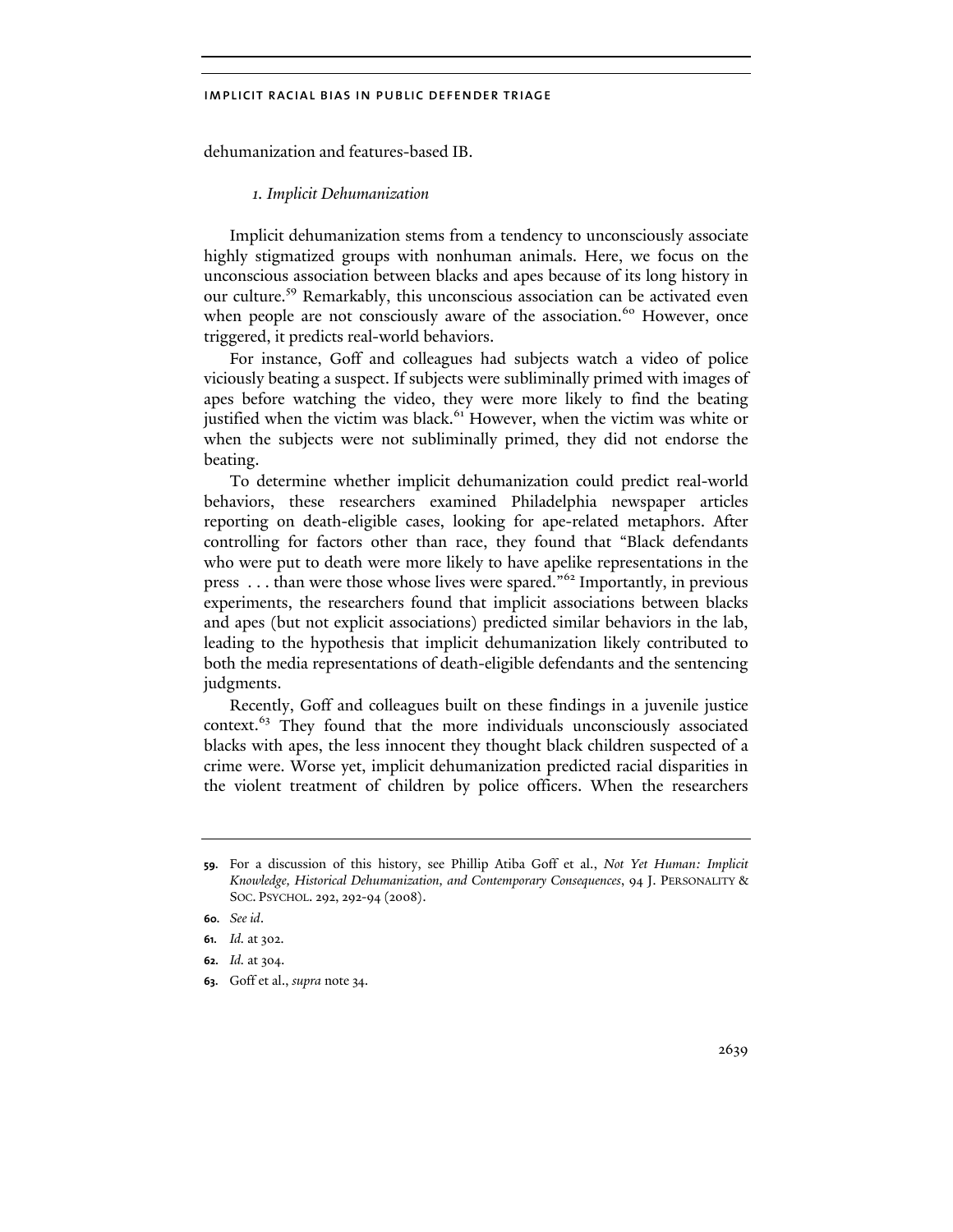compared police officers' actual use-of-force history against juveniles with their implicit dehumanization score—the implicit association between blacks and apes—they found that police officers who held the association more strongly were also more likely to use force against black as opposed to white children.

Taken together, these studies raise concerns that defenders may be more accepting of higher sentencing recommendations for black versus white clients and, thus, less likely to negotiate aggressively for lower sentences or to conduct mitigation investigations. While the effects of implicit dehumanization on PDs have yet to be demonstrated, the fact that implicit dehumanization shapes other actors' behaviors in criminal-justice-related settings suggests that defenders are probably not immune.

#### *2. Features-Based Implicit Bias*

Research demonstrates that individuals with more stereotypically black features (i.e., darker skin, broader nose, and fuller lips) are unconsciously judged to be more dangerous and culpable than others.<sup>64</sup> One study demonstrated the effect of features-based IB on outcomes in death penalty cases. After controlling for a wide range of factors, researchers found that fiftyseven percent of black defendants in the half of the sample determined to have more stereotypically black features received death sentences, compared to twenty-four percent in the other half of the sample. The effect only appeared when the victim was white.<sup>65</sup>

In another study, researchers examined whether "the degree to which . . . inmates manifested Afrocentric features" would predict sentence length after controlling for race, criminal history, and the seriousness of the crime.<sup>66</sup> Their results were troubling. When comparing white defendants to each other, they discovered that those with more stereotypically black features received longer sentences.<sup>67</sup> They found the same results when comparing black defendants to each other.<sup>68</sup> This finding confirmed prior research that people unconsciously "use Afrocentric features to infer traits that are stereotypic of African

**68.** *Id.*

**<sup>64.</sup>** *See, e.g.*, Irene V. Blair et al., *The Influence of Afrocentric Facial Features in Criminal Sentencing*, 15 PSYCHOL. SCI. 674, 676-77 (2004) (discussing how Afrocentric features significantly correlate with harsher sentences).

**<sup>65.</sup>** Jennifer L. Eberhardt et al., *Looking Deathworthy: Perceived Stereotypicality of Black Defendants Predicts Capital-Sentencing Outcomes*, 17 PSYCHOL. SCI. 383, 384 (2006).

**<sup>66.</sup>** Blair et al., *supra* note 64, at 676.

**<sup>67.</sup>** *Id.* at 677.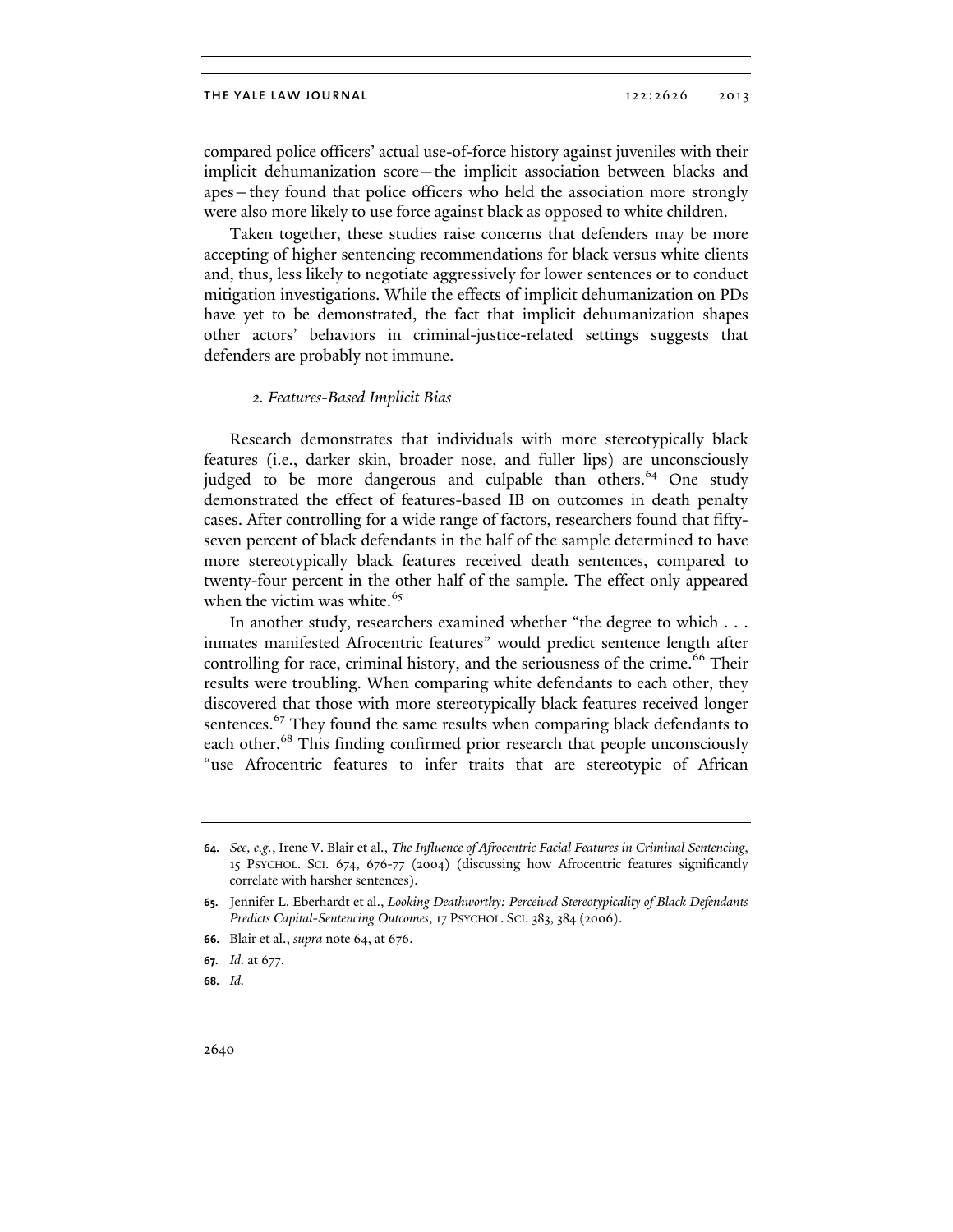Americans."<sup>69</sup> As a result, even within races, people with more stereotypically black features are perceived as being more criminal.<sup>70</sup> In fact, one recent study found that subjects were more likely to shoot black individuals with more stereotypically "black" features than those with fewer stereotypically "black" features.<sup>71</sup>

In sum, features-based IB may result in defenders unconsciously being more accepting of harsher sentences for some clients than others. Because of their belief that a tougher sentence is appropriate or likely to be imposed, PDs may be less likely to fight for their client's release on bail and spend time, effort, and scarce resources negotiating a better plea deal. Hence, featuresbased IB can affect a host of triage decisions that can disadvantage clients of all races who have stereotypically black features.

## **iv. recommendations**

As the previous discussion demonstrates, IBs may have pernicious effects on PD decisionmaking. However, while IBs are ubiquitous, they are also malleable.<sup>72</sup> Consequently, defender offices may be able to implement strategies to help debias their attorneys. What follows are five recommendations that have the potential to mitigate or safeguard against the probable effects of IBs on defender judgments. However, given the constraints of this Essay, we only trace the broad outlines of each recommendation and do not address possible limitations.

*A. Office Culture* 

A person's motivations<sup>73</sup> and ideological commitments may be important to

**<sup>69.</sup>** *Id.*

**<sup>70.</sup>** *Id.* at 677-78; *see also* Eberhardt, *supra* note 12, at 877, 888 (demonstrating that more racially stereotypical black men are seen as more criminal).

**<sup>71.</sup>** Kimberly Barsamian Kahn & Paul G. Davies, *Differentially Dangerous? Phenotypic Racial Stereotypicality Increases Implicit Bias Among Ingroup and Outgroup Members*, 14 GROUP PROCESSES & INTERGROUP RELATIONS 569, 573 (2011).

**<sup>72.</sup>** Nilanjana Dasgupta & Anthony G. Greenwald, *On the Malleability of Automatic Attitudes: Combating Automatic Prejudice with Images of Admired and Disliked Individuals*, 81 J. PERSONALITY & SOC. PSYCHOL. 800 (2001).

**<sup>73.</sup>** *See, e.g.*, Patricia G. Devine et al., *The Regulation of Explicit and Implicit Race Bias: The Role of Motivations To Respond Without Prejudice*, 82 J. PERSONALITY & SOC. PSYCHOL. 835, 845  $(2002).$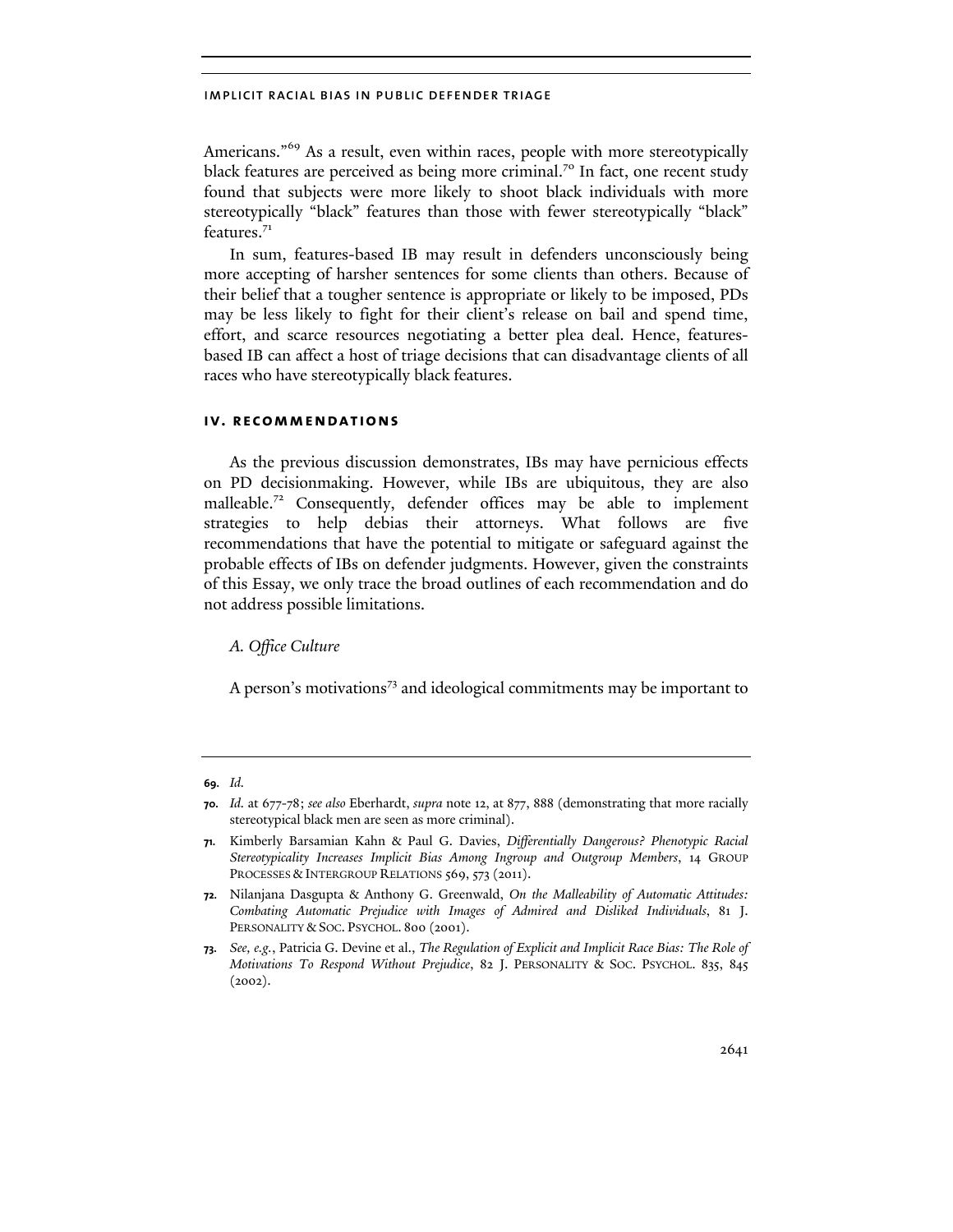reducing IBs.74 People highly motivated to be nonprejudiced can reduce or eliminate IBs' effects on their behavior, $75$  especially if they are internally motivated.76 Additionally, high epistemic motivation—that is, requiring more information to feel comfortable making a decision—is associated with reduced reliance on stereotypes because it "increase[s] the tendency to engage in systematic information processing."77 Furthermore, people committed to egalitarian goals may be better able to control the activation of IBs.<sup>78</sup> This is good news for defender offices because many attorneys become defenders as a result of their commitments to equal justice.

Since motivations appear to affect implicit bias, public defender offices should reward these motivations and also consider them when making hiring decisions.79 Some defender organizations are already attempting to transform the culture of their offices through "values-based" recruiting.<sup>80</sup> For instance, Gideon's Promise (formerly the Southern Public Defender Training Center) screens new lawyers "for their receptiveness to client-centered values."<sup>81</sup> Paying attention to a new recruit's client-centered values is important because the desire to develop relationships with and form positive impressions of members of stereotyped groups may help to reduce the activation of negative racial

- **77.** Rebecca Hollander-Blumoff, *Social Psychology, Information Processing, and Plea Bargaining*, 91 MARQ. L. REV. 163, 174-76 (2007).
- **78.** *See, e.g.*, Gordon B. Moskowitz et al., *Preconscious Control of Stereotype Activation Through Chronic Egalitarian Goals*, 77 J. PERSONALITY & SOC. PSYCHOL. 167 (1999).
- **79.** *See* Robin Steinberg & David Feige, *Cultural Revolution: Transforming the Public Defender's Office,* 29 N.Y.U. REV. L. & SOC. CHANGE 123, 130-31 (2004).
- **80.** *See, e.g.*, Jonathan A. Rapping, *You Can't Build on Shaky Ground: Laying the Foundation for Indigent Defense Reform Through Values-Based Recruitment, Training, and Mentoring*, 3 HARV. L. & POL'Y REV. 161, 175 (2009).
- **81.** Jonathan A. Rapping, *National Crisis, National Neglect: Realizing Justice Through Transformative Change*, 13 U. PA.J. L. & SOC. CHANGE 331, 351 (2010).

**<sup>74.</sup>** Brian A. Nosek et al., *Harvesting Implicit Group Attitudes and Beliefs from a Demonstration Web Site*, 6 GROUP DYNAMICS: THEORY, RESEARCH & PRACTICE 101, 106 (2002).

**<sup>75.</sup>** Margo J. Monteith et al., *Suppression as a Stereotype Control Strategy*, 2 PERSONALITY & SOC. PSYCHOL. REV. 63, 73-75 (1998) (citing studies).

**<sup>76.</sup>** E. Ashby Plant & Patricia G. Devine, *The Active Control of Prejudice: Unpacking the Intentions Guiding Control Efforts*, 96 J. PERSONALITY & SOC. PSYCHOL. 640 (2009); *see also* Leslie R.M. Hausmann & Carey S. Ryan, *Effects of External and Internal Motivation To Control Prejudice on Implicit Prejudice: The Mediating Role of Efforts To Control Prejudiced Responses*, 26 BASIC & APPLIED SOC. PSYCHOL. 215, 222 (2004) (finding that those with internal motivations to be nonprejudiced show decreased implicit biases compared to those who are only externally motivated).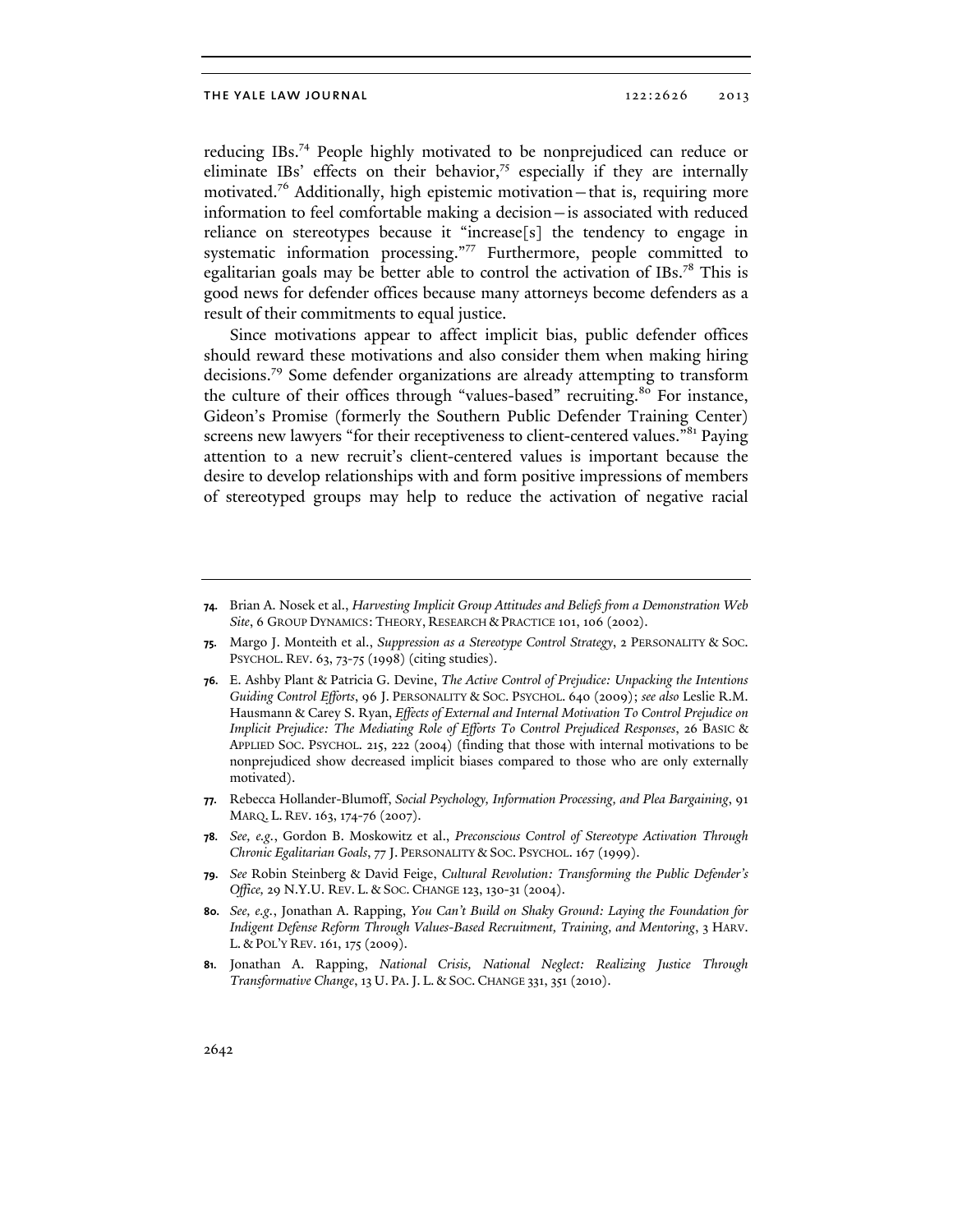stereotypes.<sup>82</sup>

Another important consideration during recruitment is the potential hire's experiences navigating diverse environments. Research demonstrates that significant positive contact with individuals who do not fit our stereotypes about their group can reduce IB. $^{83}$  For instance, one study found that people reporting more positive personal contacts with blacks were less likely to have negative beliefs about their criminality and violence.<sup>84</sup> These considerations are job-related because any defender will almost certainly have negatively stereotyped people as clients. Furthermore, racial diversity among defenders themselves can be important to reducing IBs because it increases opportunities for positive interactions between racial group members of equal status, helps to create positive associations, and motivates people to make more accurate, nonstereotyped judgments.<sup>85</sup> All of these factors reduce implicit bias.

Finally, promoting people who demonstrate the desire to be fair and egalitarian will help to demonstrate the importance of these values within the office, thereby encouraging a culture that motivates attorneys to live up to such values. Group norms are among the most influential factors in changing attitudes of any kind.<sup>86</sup> Individuals operating within an organizational culture of tolerance tend to become more tolerant—particularly when influential others such as supervisors perform that norm. $87$  Conversely, individuals operating

**<sup>82.</sup>** *See* Brian S. Lowery, Curtis D. Hardin & Stacey Sinclair, *Social Influence Effects on Automatic Racial Prejudice*, 81 J. PERSONALITY & SOC. PSYCHOL. 842 (2001).

**<sup>83.</sup>** *See, e.g.*, Shaki Asgari, Nilanjana Dasgupta & Nicole Gilbert Cote, *When Does Contact with Successful Ingroup Members Change Self-Stereotypes? A Longitudinal Study Comparing the Effect of Quantity vs. Quality of Contact with Successful Individuals*, 41 SOC. PSYCHOL. 203 (2010).

**<sup>84.</sup>** B. Michelle Peruche & E. Ashby Plant, *The Correlates of Law Enforcement Officers' Automatic and Controlled Race-Based Responses to Criminal Suspects*, 28 BASIC & APPLIED SOC. PSYCHOL. 193, 196 (2006).

**<sup>85.</sup>** *See* Linda R. Tropp & Thomas F. Pettigrew, *Differential Relationships Between Intergroup Contact and Affective and Cognitive Dimensions of Prejudice*, 31 PERSONALITY & SOC. PSYCHOL. BULL.1145 (2005).

**<sup>86.</sup>** *See* Deborah J. Terry & Michael A. Hogg, *Group Norms and the Attitude-Behavior Relationship: A Role for Group Identification,* 22 PERSONALITY & SOC. PSYCHOL. BULL. 776  $(1996).$ 

**<sup>87.</sup>** *See, e.g.*, Elizabeth Levy Paluck & Hana Shepherd, *The Salience of Social Referents: A Field Experiment on Collective Norms and Harassment Behavior in a School Social Network*, 103 J. PERSONALITY & SOC. PSYCHOL. 899 (2012) (demonstrating the importance of collective norms to changing behavior); *see also* Susan T. Fiske, *Intent and Ordinary Bias: Unintended Thought and Social Motivation Create Casual Prejudice*, 17 SOC. JUST. RES. 117, 123 (2004) (discussing the motivation to conform to group norms); Gretchen B. Sechrist & Charles Stangor, *Perceived Consensus Influences Intergroup Behavior and Stereotype Accessibility,* 80 J. PERSONALITY & SOC. PSYCHOL. 645, 649-51 (2001) (finding that peers can influence racial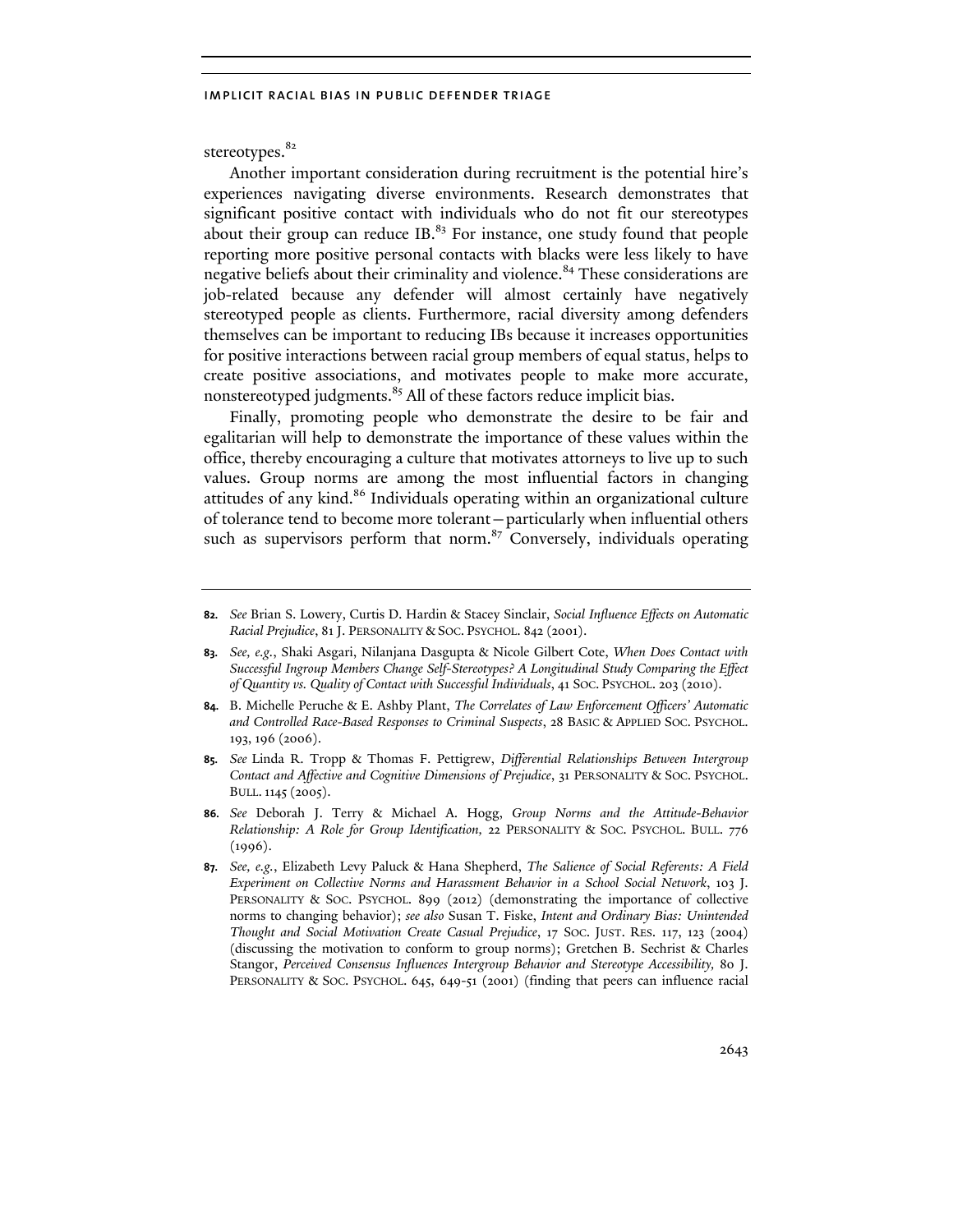within an organizational culture that does not value egalitarianism will tend to become less tolerant.<sup>88</sup> Consequently, adopting office norms that demonstrate a commitment to equality will likely increase behavior in keeping with that norm. In sum, being deliberate about instilling a culture that strives for the provision of equitable public defense will not only better serve indigent clients but will also create an environment conducive to reducing the effects of IBs.

#### *B. Objective Triage Standards*

Offices should develop triage standards because the wholly discretionary decisionmaking that currently exists does nothing to curb IBs. While we do not advance specific standards in this short Essay, we suggest some criteria offices should utilize when developing them.

First, offices should not rank cases based upon the perceived possibility of factual innocence, as some have suggested.<sup>89</sup> Given the limited time defenders have to prioritize cases, innocence determinations can only be speculative hunches based upon inadequate information. Implicit biases thrive under these circumstances.

Second, triage standards ought to be based upon criteria that are objectively measurable, i.e., criteria that are not subject to interpretation. An example is to prioritize cases based upon custody status, with in-custody clients being given priority. Another is to prioritize cases randomly, or to reserve a subset (e.g., twenty-five percent) to be prioritized at random. Alternatively, defenders could prioritize cases based upon the speedy trial date. What these suggestions have in common is that they do not rely upon attorneys' subjective or idiosyncratic judgments. While imperfect, these proposals exemplify the types of objective criteria offices can utilize to focus attorney decision-making away from client stereotypes.

Although objective standards are important, attorneys cannot avoid subjective decisionmaking altogether. For instance, even if offices decided that attorneys should focus their energies on cases where clients are in custody, or on cases with clients facing the stiffest potential punishment, attorneys would still have to make subjective judgments about how to prioritize cases within a given category. Unfortunately, IBs may affect these judgments. Thus, while

attitudes and that participants' implicit beliefs about African Americans became less stereotypic if they discovered that their peer group was more egalitarian than themselves)

**<sup>88.</sup>** Fiske, *supra* note 87, at 123.

**<sup>89.</sup>** *See, e.g.*, Darryl K. Brown, *Rationing Criminal Defense Entitlements: An Argument from Institutional Design*, 104 COLUM. L. REV. 801 (2004); John B. Mitchell, *Redefining the Sixth Amendment*, 67 S. CAL. L. REV. 1215, 1276-78 (1994).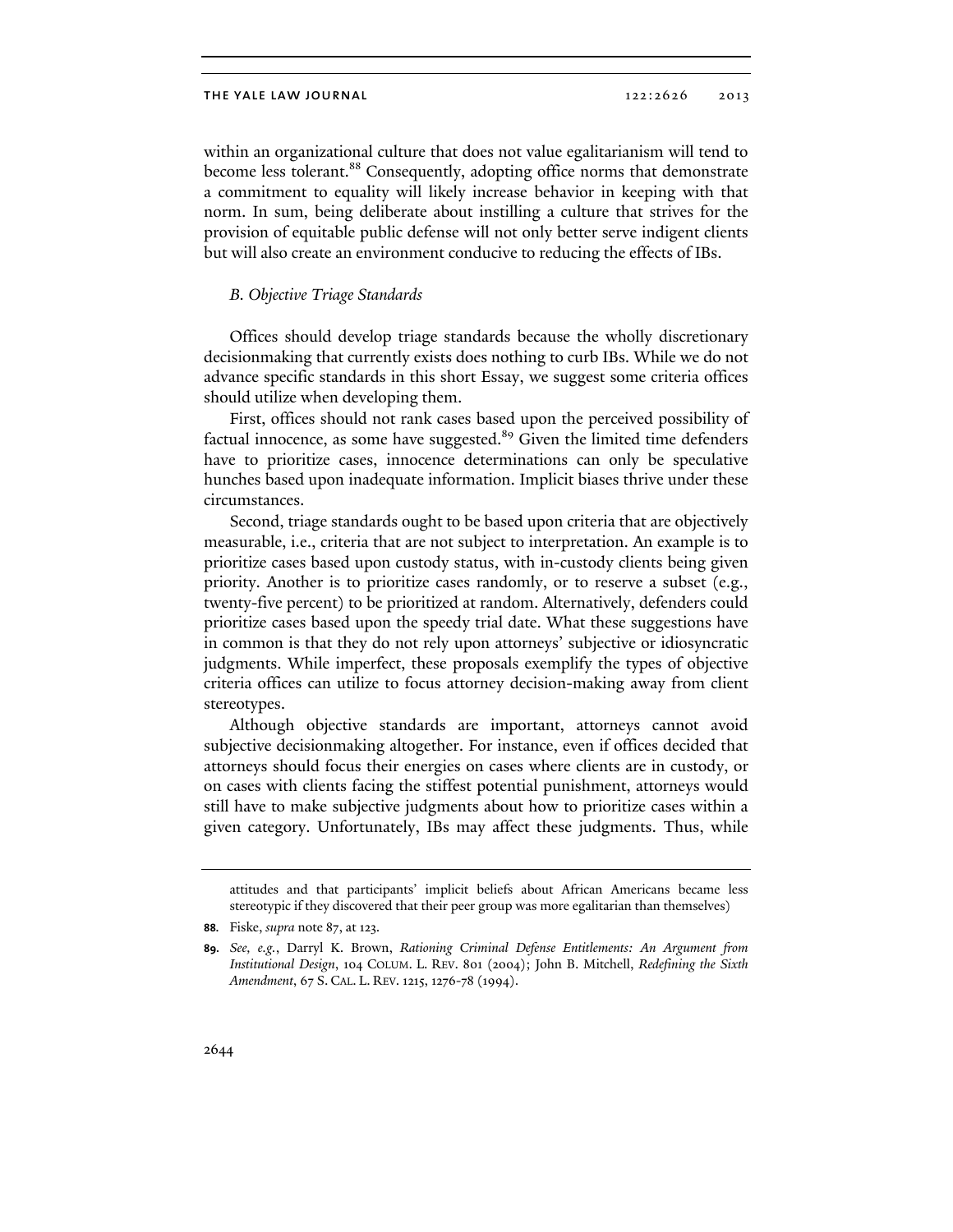triage standards are important, they are not the panacea for IBs. Rather, offices should also employ the additional strategies mentioned in this Part to reduce IBs' effects.

## *C. Accountability*

Offices should also institute accountability mechanisms. Creating checklists that attorneys can use when evaluating their cases is one such mechanism.<sup>90</sup> Checklists can help reduce biased judgments because having predetermined criteria to guide decisionmaking can hinder people's unintentional tendency to change the criteria upon which their decisions are based in order to fit their preferred course of action.<sup>91</sup>

Additionally, offices should collect data about attorneys' decisions. This data will not only inform attorneys and offices about trends, but will also give offices the ability to monitor their attorneys' judgments. This data should include information about guilty pleas, sentencing outcomes, time spent on cases, and the number of meetings with clients broken down by race and initial charges. Once this data is collected, we recommend that PD offices use a simple accountability rule: defenders must be able to explain any racial disparities in how they allocated their resources. This rule can reduce IB because people exercise more care when they know their decisions are monitored and will have to be explained,<sup>92</sup> and because thinking more carefully and deliberately helps to debias.<sup>93</sup>

#### *D. Awareness*

Reducing IBs is more likely when individuals are aware of the potential for biased decisionmaking and are aware of the possibility of safeguarding against

**<sup>90.</sup>** Hal R. Arkes & Victoria A. Shaffer, *Should We Use Decision Aids or Gut Feelings?*, *in*  HEURISTICS AND THE LAW 411, 411-13 (Gerd Gigerenzer & Christoph Engel eds., 2004).

**<sup>91.</sup>** Carol Isaac, Barbara Lee & Molly Carnes, *Interventions that Affect Gender Bias in Hiring: A Systematic Review*, 84 ACAD. MED. 1440, 1444 (2009); Eric Luis Uhlmann & Geoffrey L. Cohen, *Constructed Criteria: Redefining Merit To Justify Discrimination*, 16 PSYCHOL. SCI. 474  $(2005).$ 

**<sup>92.</sup>** *See*, *e.g.*, Fiske, *supra* note 87, at 123 (discussing the motivations that reduce implicit bias); Jennifer S. Lerner & Philip E. Tetlock, *Accounting for the Effects of Accountability*, 125 PSYCHOL. BULL. 255, 267-70 (1999) (discussing how accountability can reduce cognitive biases).

**<sup>93.</sup>** Devine, *supra* note 41, at 15-16; Fiske*, supra* note 87, at 123-24.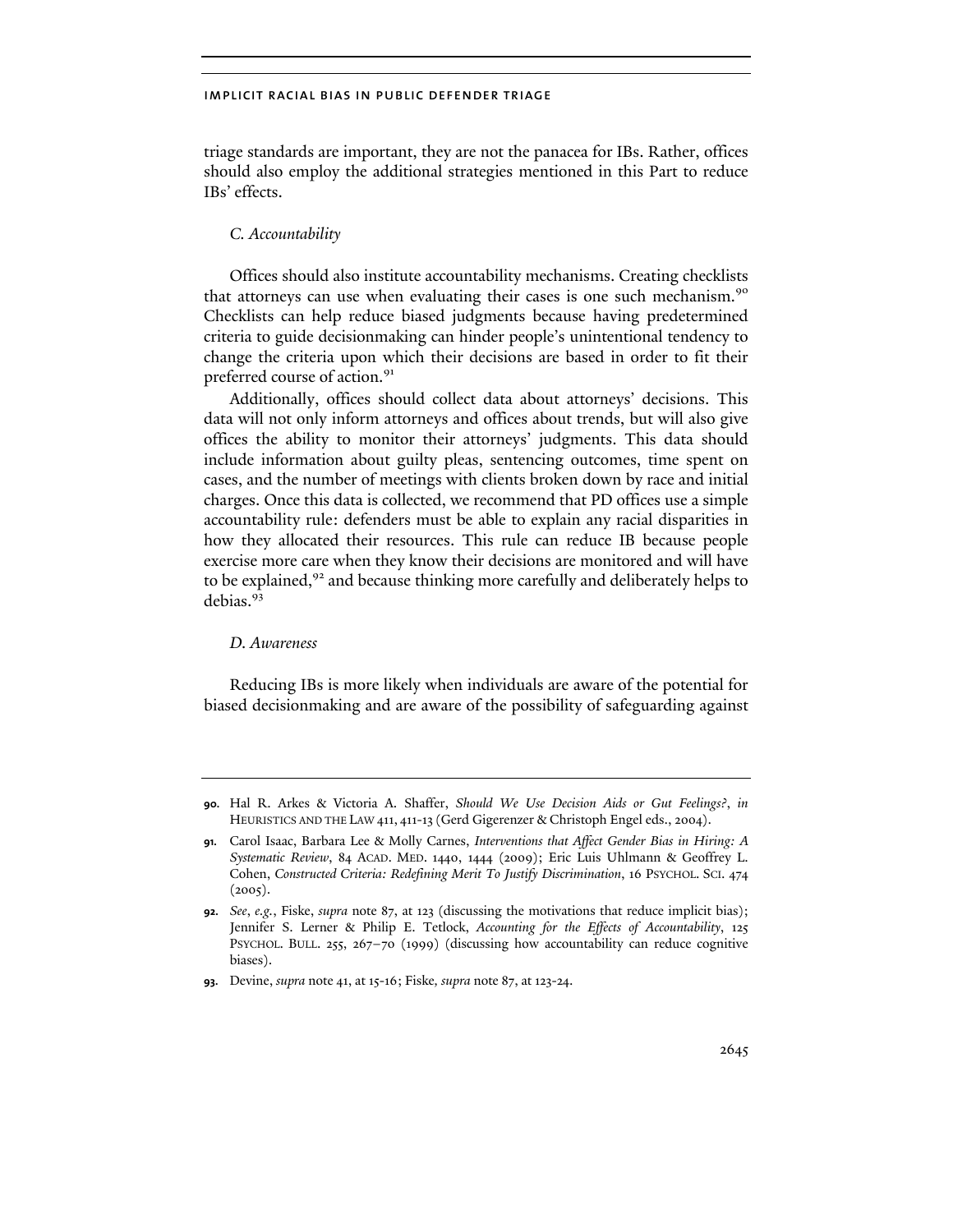the influence of implicit bias.<sup>94</sup> Accordingly, we recommend that attorneys be taught about implicit biases and their probable effects on behaviors and judgments. This type of education is already occurring with judges, so it should be fairly simple to implement this suggestion.<sup>95</sup>

Additionally, offices should consider requiring or encouraging defenders to take the Implicit Association Test (IAT), the most widely used mechanism for revealing the existence of implicit bias.<sup>96</sup> A recent study suggests that receiving feedback about IAT results can debias.<sup>97</sup> Because the sole purpose of any such requirement would be to inform defenders of their own probable biases, they must not be required to disclose the results. This suggestion will be easy to implement because the IAT is available online and provides immediate feedback. If individuals are made aware of the fact that IBs may affect their behaviors and judgments in ways they would not consciously endorse, they likely will be motivated to exercise more care in their decisionmaking and to engage in efforts to reduce the potential for bias.

#### *E. Intentional Goals*

Defender offices can also utilize a variety of techniques that, in research contexts, have allowed people to reduce the effects of IB on their behaviors and judgments. These include repeated practice denouncing stereotypes,<sup>98</sup> affirming counterstereotypes, $99$  and using mental imagery.<sup>100</sup> Even thinking

**<sup>94.</sup>** Nilanjana Dasgupta & Jane G. Stout, *Contemporary Discrimination in the Lab and Field: Benefits and Obstacles of Full-Cycle Social Psychology*, 68 J. SOC. ISSUES 399, 407 (2012); Jack Glaser & Eric D. Knowles, *Implicit Motivation To Control Prejudice*, 44 J. EXPERIMENTAL SOC. PSYCHOL. 164, 171 (2008).

**<sup>95.</sup>** Kang et al.*, supra* note 11, at 1175.

**<sup>96.</sup>** For descriptions of how the Implicit Association Test works, see Anthony G. Greenwald & Linda Hamilton Krieger, *Implicit Bias: Scientific Foundations*, 94 CALIF. L. REV. 945, 952-67  $(2006).$ 

**<sup>97.</sup>** Gaëlle C. Pierre, Confronting Implicit Bias Through Awareness: The Role of IAT Performance Feedback 43-44 (2010) (unpublished Ph.D. dissertation, New York University), http://search.proquest.com/docview/305217552?accountid=8285.

**<sup>98.</sup>** Kerry Kawakami et al., *Just Say No (to Stereotyping): Effects of Training in the Negation of Stereotypic Associations on Stereotype Activation*, 78 J. PERSONALITY & SOC. PSYCHOL. 871 (2000). The effect only lasted for twenty-four hours.

**<sup>99.</sup>** Nilanjana Dasgupta, *Mechanisms Underlying the Malleability of Implicit Prejudice and Stereotypes: The Role of Automaticity and Cognitive Control*, *in* HANDBOOK OF PREJUDICE, STEREOTYPING, AND DISCRIMINATION 267, 279 (Todd D. Nelson ed. 2009).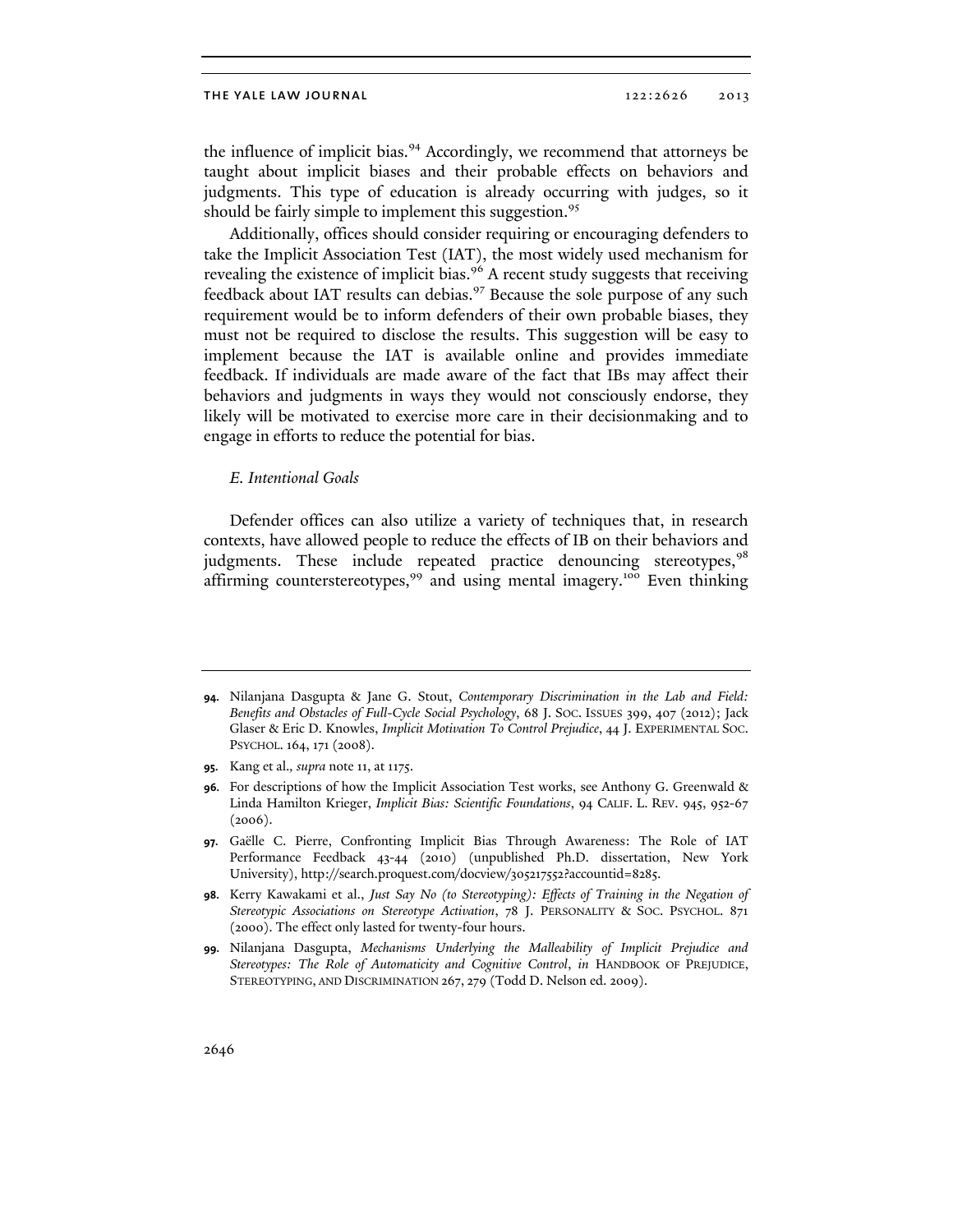about ourselves as being less objective than we imagine ourselves to be can reduce the effects of IBs.<sup>101</sup>

One successful technique involves people developing intentional and specific plans for what they will think or do in situations likely to activate IBs. These are "consciously formed *if-then* plans that indicate the specific cognitive or behavioral response that is to be made at a specific time and place."102 The "if *x*, then *y*" formulation is critical because simpler goals such as "I will not use stereotypes in my judgments" are generally ineffective.<sup>103</sup>

In a recent study demonstrating the efficacy of this technique, researchers had subjects watch a video that contained photographs of either black men or white men posed in front of different backgrounds and holding either guns or crime-irrelevant objects such as cell phones.<sup>104</sup> Participants were asked to determine as quickly as possible whether or not the men were armed by pressing buttons labeled "shoot" or "don't shoot." Similar "shooter-bias" studies typically demonstrate that subjects mistakenly shoot unarmed blacks more often than unarmed whites because of IB. They also shoot armed targets more quickly when they are black as opposed to white.<sup>105</sup> In this particular study, however, researchers found that when subjects formed a specific, goal-directed plan to ignore race before beginning the task, they were able to reduce shooter bias.<sup>106</sup>

Of course, in PD offices, it may not be advisable to tell attorneys to ignore the client's race, especially because in criminal justice contexts, IBs are less likely to be expressed when race is made explicit.<sup>107</sup> Fortunately, research demonstrates that these "if-then" plans are effective even when social

- **100.** Irene V. Blair, Jennifer E. Ma & Alison P. Lenton, *Imagining Stereotypes Away: The Moderation of Implicit Stereotypes Through Mental Imagery*, 81 J. PERSONALITY & SOC. PSYCHOL. 828 (2001).
- **101.** Eric Luis Uhlmann & Geoffrey L. Cohen, *"I Think It, Therefore It's True": Effects of Self-Perceived Objectivity on Hiring Discrimination,* 104 ORGANIZATIONAL BEHAV. & HUM. DECISION PROCESSES 207, 210-11 (2007).
- **102.** Saaid A. Mendoza, Peter M. Gollwitzer & David M. Amodio, *Reducing the Expression of Implicit Stereotypes: Reflexive Control Through Implementation Intentions*, 36 PERSONALITY & SOC. PSYCHOL. BULL. 512, 513 (2010).
- **103.** *See id.*
- **104.** *Id*. at 515.
- **105.** *See, e.g*., Joshua Correll et al., *The Influence of Stereotypes on Decisions To Shoot*, 37 EUR*.* J. SOC. PSYCHOL.1102 (2007).
- **106.** Mendoza et al., *supra* note 102, at 516.
- **107.** *See, e.g.*, Samuel R. Sommers & Phoebe C. Ellsworth, *White Juror Bias: An Investigation of Prejudice Against Black Defendants in the American Courtroom*, 7 PSYCHOL. PUB. POL'Y & L. 201  $(2001).$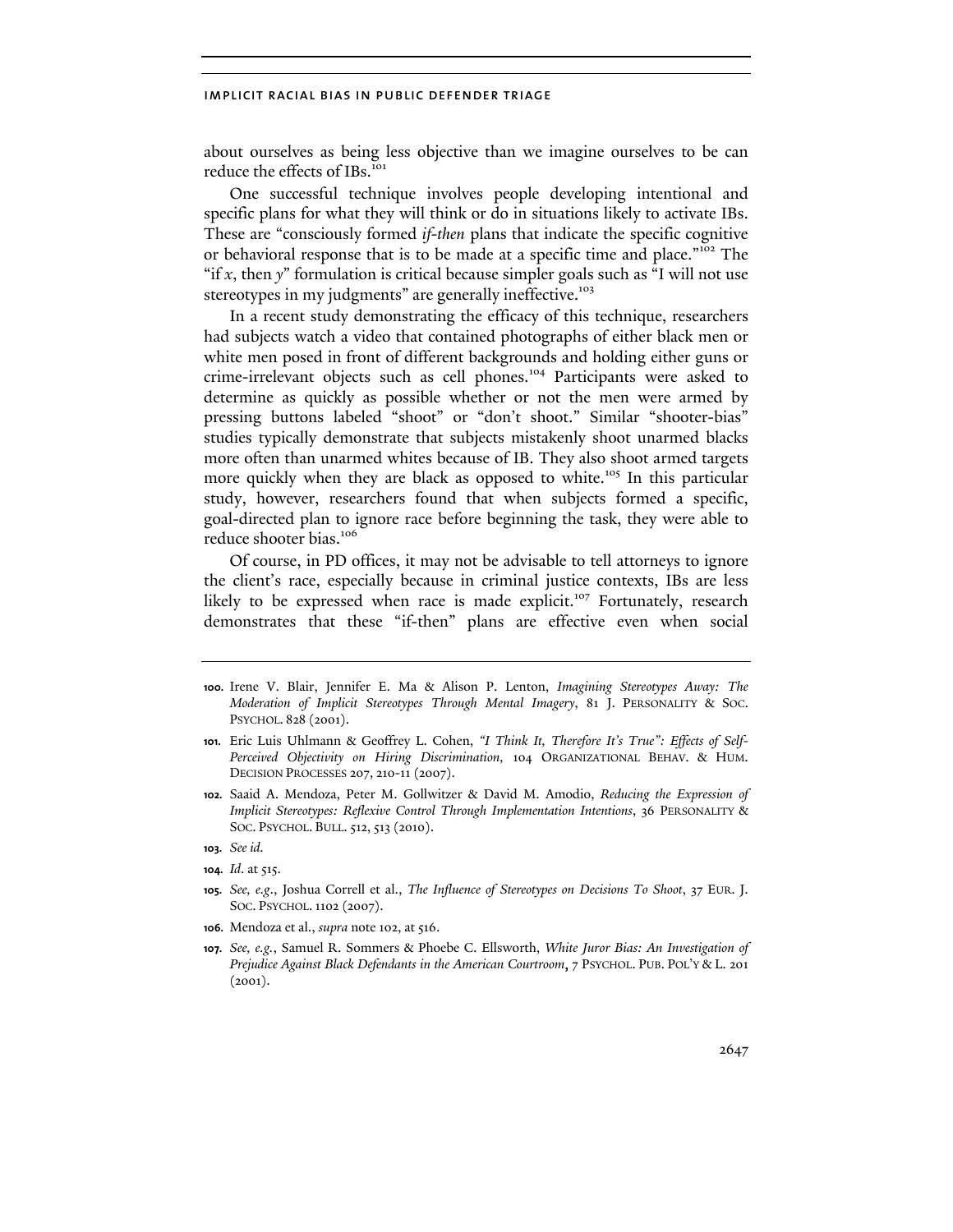categories are salient. For instance, in a recent study published in 2012, researchers found that when subjects formed a specific plan to associate Muslims with peace as opposed to terrorism, they showed reduced IB.<sup>108</sup> These researchers also found that "if-then" goal-directed thinking can reduce IBs in real-world decisionmakers, and that this reduction can be sustained over time.<sup>109</sup>

These studies suggest an intriguing strategy for reducing IBs' effects on defender decisionmaking. For instance, when reviewing the discovery in a new case, attorneys could form a specific plan to focus on the weaknesses of the state's case or to think of the client as innocent. In other words, defenders might be asked to form the following specific intention: "If my client is black, then I will think 'innocent' when reviewing the discovery." While it may be difficult to believe that such a simple intervention would reduce the effects of implicit bias, its simplicity is similar to the specific intention that reduced the effects of shooter bias.<sup>110</sup> The utility of this strategy has not been tested in the public defense context, but, in light of its success across numerous studies in other contexts, there is reason for optimism.

## **conclusion**

Despite the fact that many public defenders are committed to zealous and effective advocacy, there is abundant reason for concern that implicit racial biases may affect their decisions. By highlighting the effects of implicit bias, we do not suggest that other structural inequities in the provision of indigent defense are unimportant. Rather, we seek to supplement existing critiques with our observations. Furthermore, some PDs might believe that their experiences making difficult resource allocation decisions immunize their intuitive, gutdriven triage judgments from the effects of IBs. However, IBs are likely to have their most damaging effects precisely when individuals fail to question their gut instincts. Moreover, without data collection, it is simply impossible to

**<sup>108.</sup>** Thomas L. Webb, Paschal Sheeran & John Pepper, *Gaining Control over Responses to Implicit Attitude Tests: Implementation Intentions Engender Fast Responses on Attitude-Incongruent Trials*, 51 BRIT.J. SOC. PSYCHOL. 13, 22-24 (2012).

**<sup>109.</sup>** *Id.*

**<sup>110.</sup>** *See* Mendoza, Gollwitzer & Amodio, *supra* note 102, at 515. The researchers provided subjects with an instruction that read, "You should be careful not to let other features of the targets affect the way you respond. In order to help you achieve this, research has shown it to be helpful for you to adopt the following strategy: *If I see a person, then I will ignore his race!*" *Id.* Subjects who formed this specific intention made fewer errors than subjects in the control group who were not given the additional instruction.